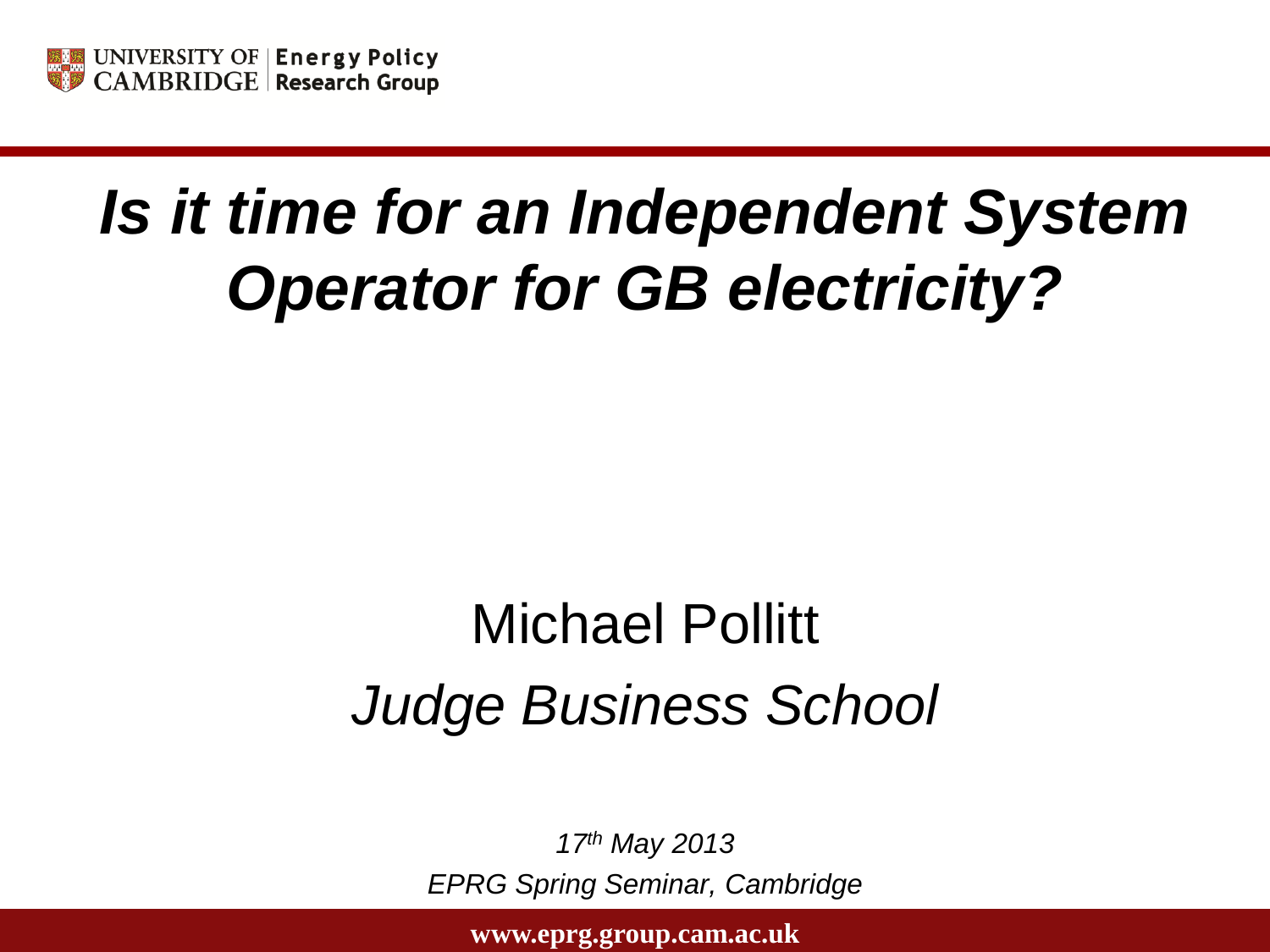# *Outline*

- The Global Picture
- The Transmission Planning Problem
- Options for GB transmission system reform
- Acknowledgements:
- Mallika Chawla and EPSRC Autonomic Power Project
- CRIEPI, Japan
- Imperial-Cambridge ITPR project team
- **Ofgem**

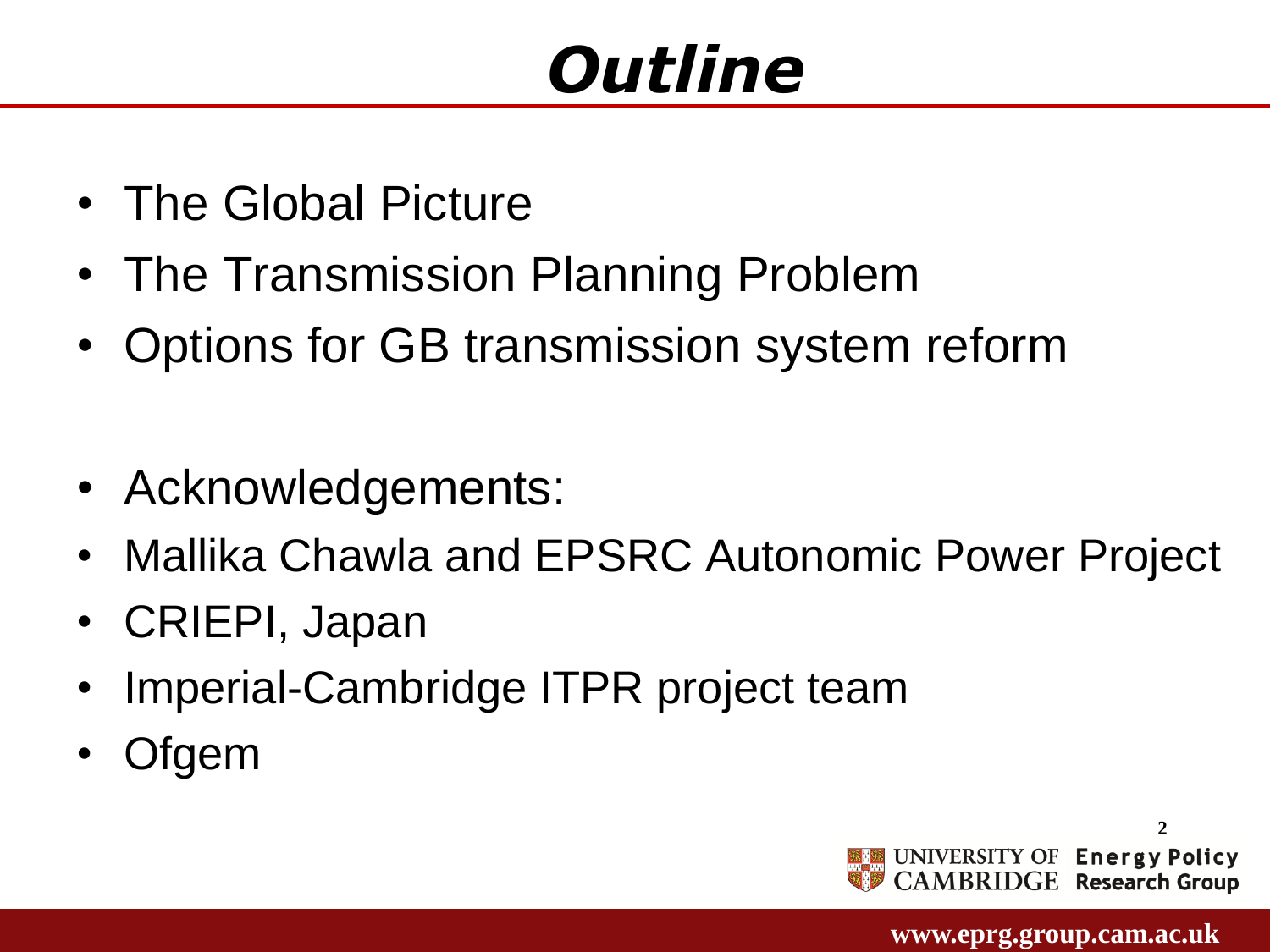**3**

## **THE GLOBAL PICTURE OF TRANSMISSION SYSTEM OPERATION**UNIVERSITY OF | Energy Policy<br>CAMBRIDGE | Research Group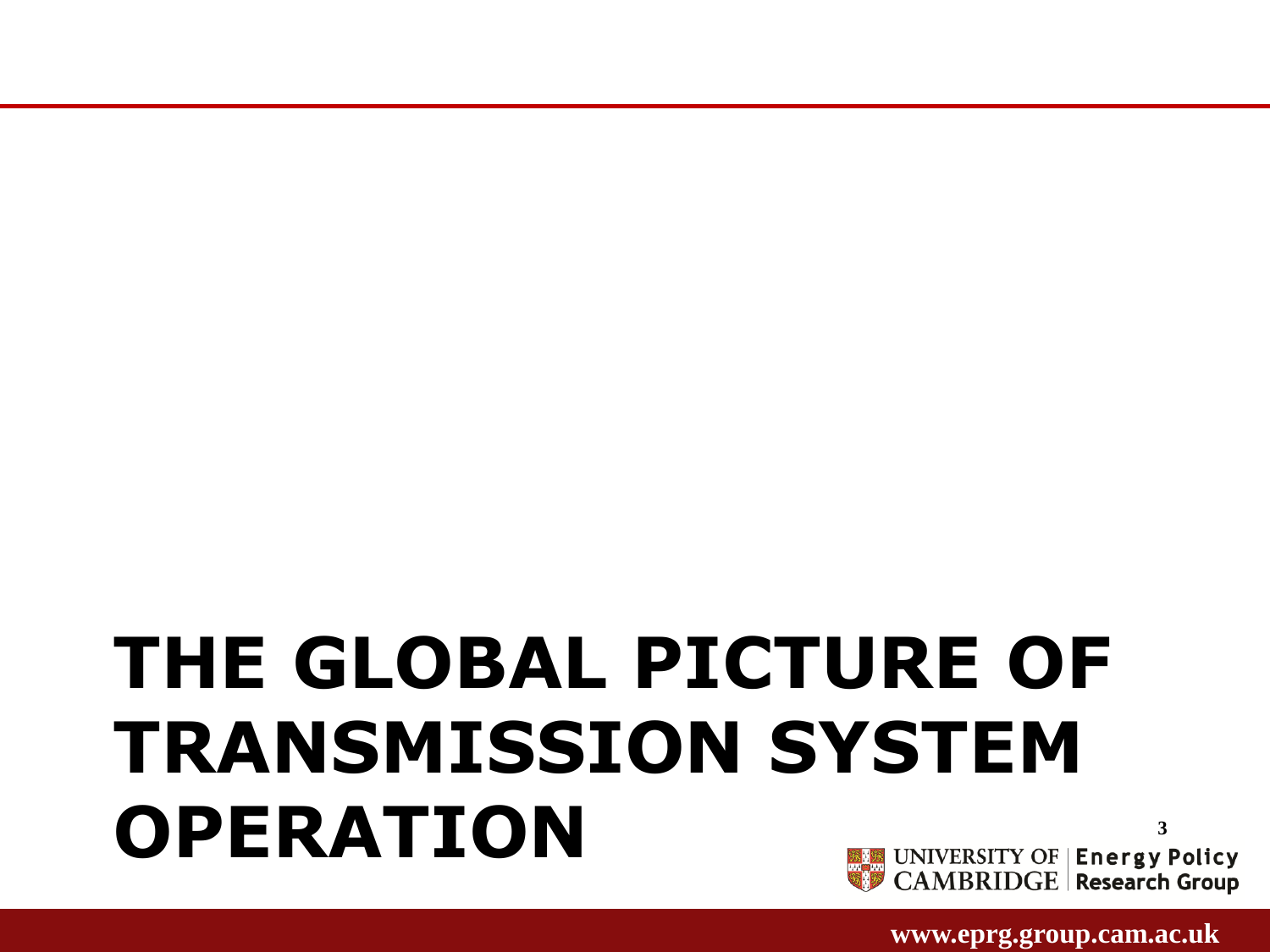#### Acknowledgement: **GB Transmission system prices/costs** <u>a though we recognise that the therminist that the will have been variable</u>

#### **Price control revenue allowance adjustments for electricity networks - 1990 to 2011** charges and across time periods. **networks**



*Source:* Ofgem (2009, p. 5)

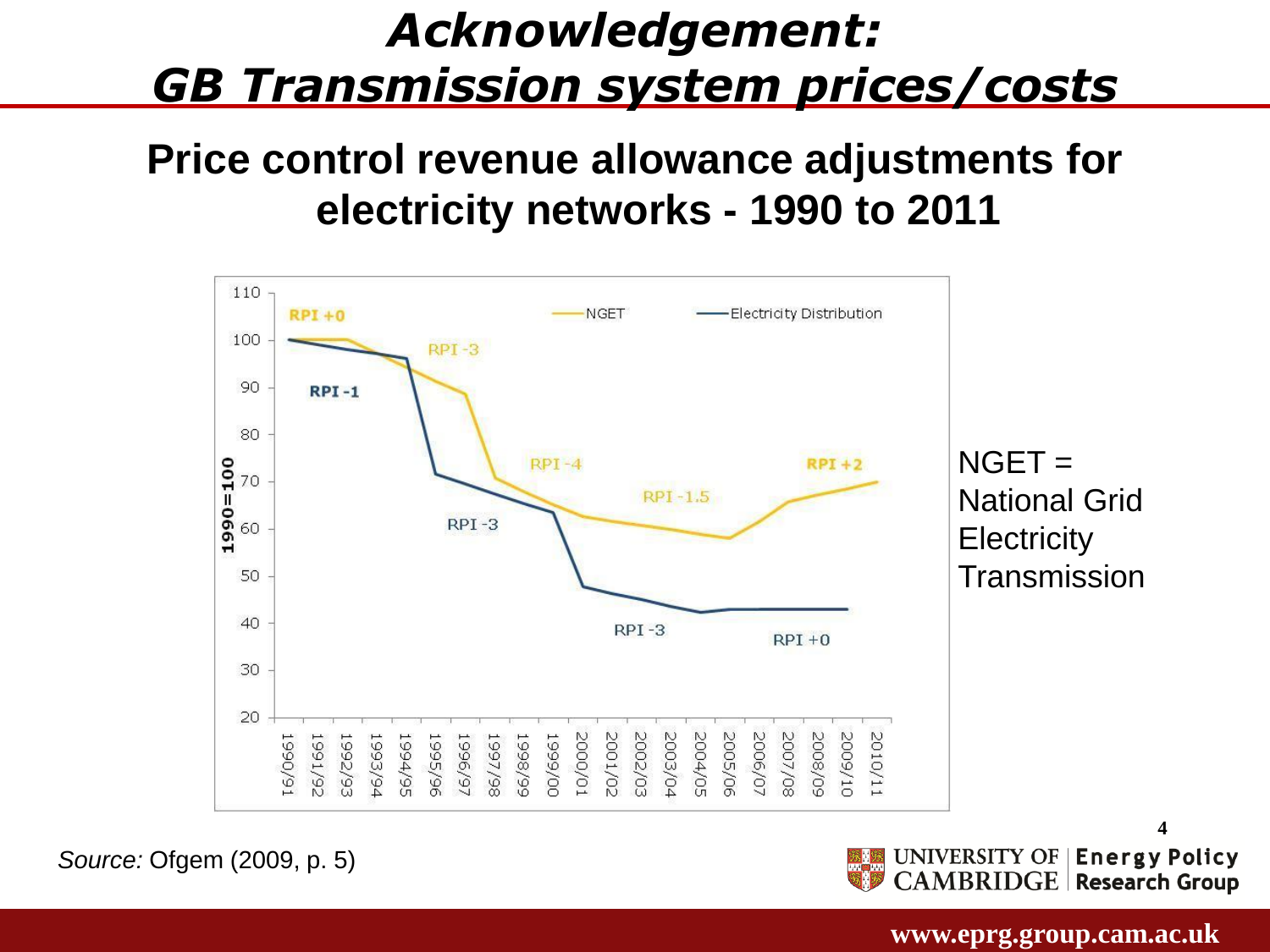# *Different TSO arrangements*

- Different transmission system operation arrangements, including system operation.
- Vertically integrated utilities (VIU), e.g. TVA.
- Legally unbundled transmission system operator (LTSO), e.g. RTE in France.
- Independent Transmission System Operator (ITSO), eg. NGET in England and Wales.
- Independent System Operator (ISO), e.g. PJM, NGET in Scotland.

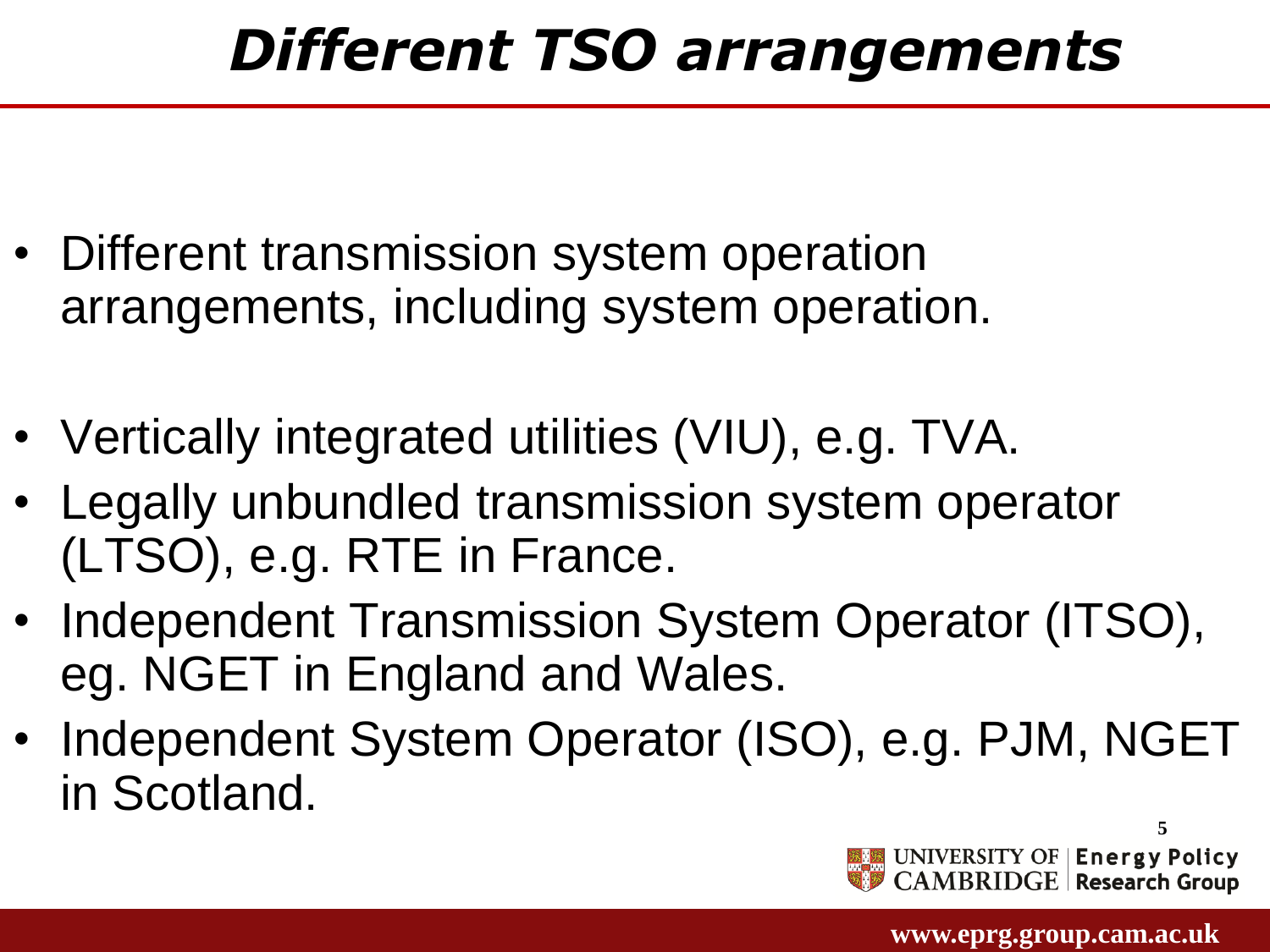# *Distribution of identified TSOs*

| <b>Regions</b>     | <b>ISO</b> | <b>ITSO</b> | <b>LTSO</b> | VIU | Total no. of<br><b>TSOs</b><br>studied | Total no. of<br><b>Countries</b><br>studied |
|--------------------|------------|-------------|-------------|-----|----------------------------------------|---------------------------------------------|
| Africa             |            |             |             | 48  | 53                                     | 52                                          |
| Australasia & Asia |            |             |             | 40  | 55                                     | 37                                          |
| Europe             | 12         | 20          |             |     | 40                                     | 38                                          |
| Middle East        |            |             |             |     | 16                                     | 16                                          |
| North America      | 14         |             |             | 56  |                                        | 23                                          |
| South America      | 6          |             |             |     | 14                                     | 12                                          |
| Global             | 38         | 32          | 18          | 161 | 249                                    | 178                                         |

Source: Chawla and Pollitt, 2013, Table 3.

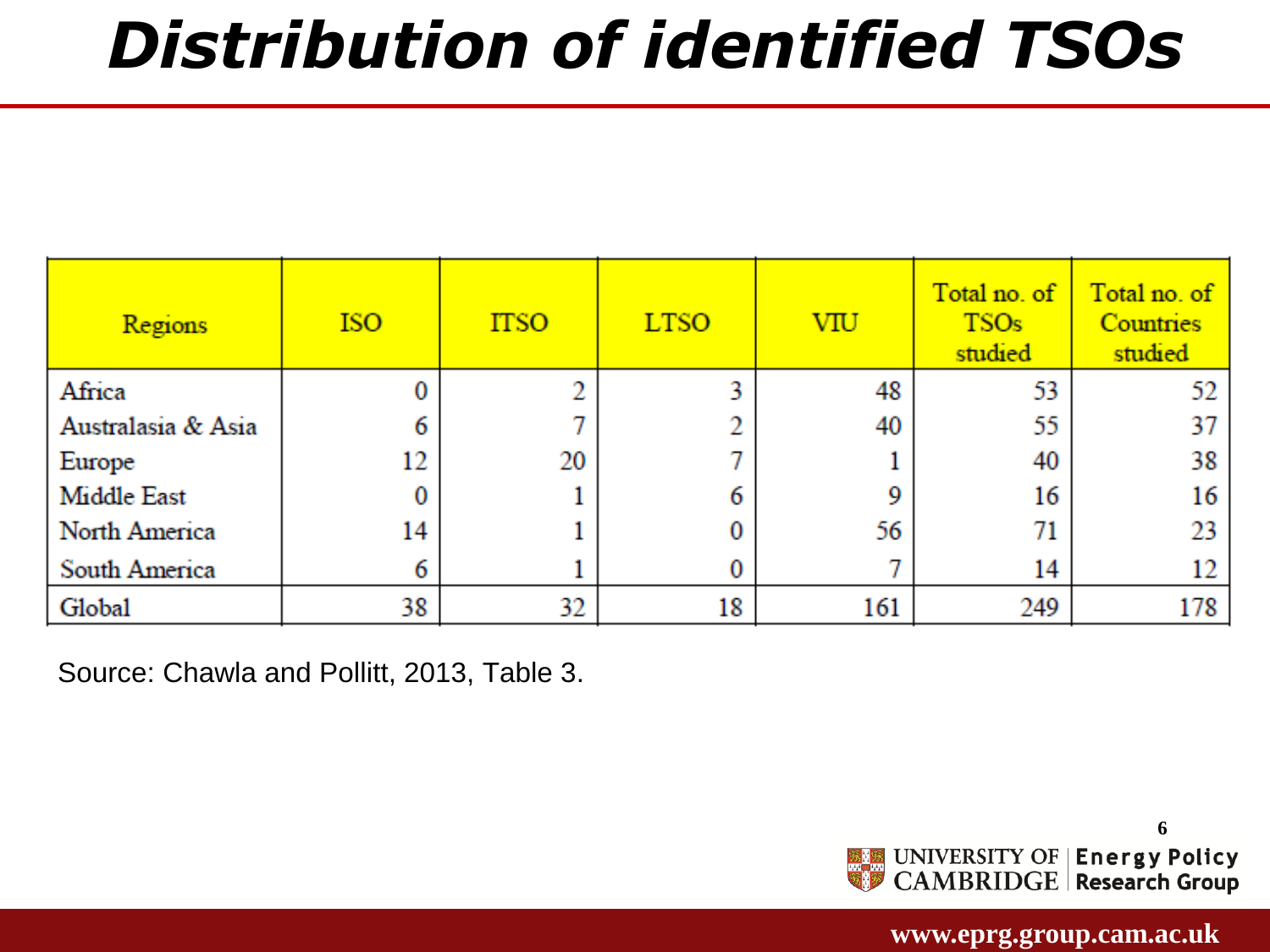# *Evolution of TSO arrangements*



Source: Chawla and Pollitt, 2013, Figure 1.

UNIVERSITY OF | Energy Policy<br>CAMBRIDGE | Research Group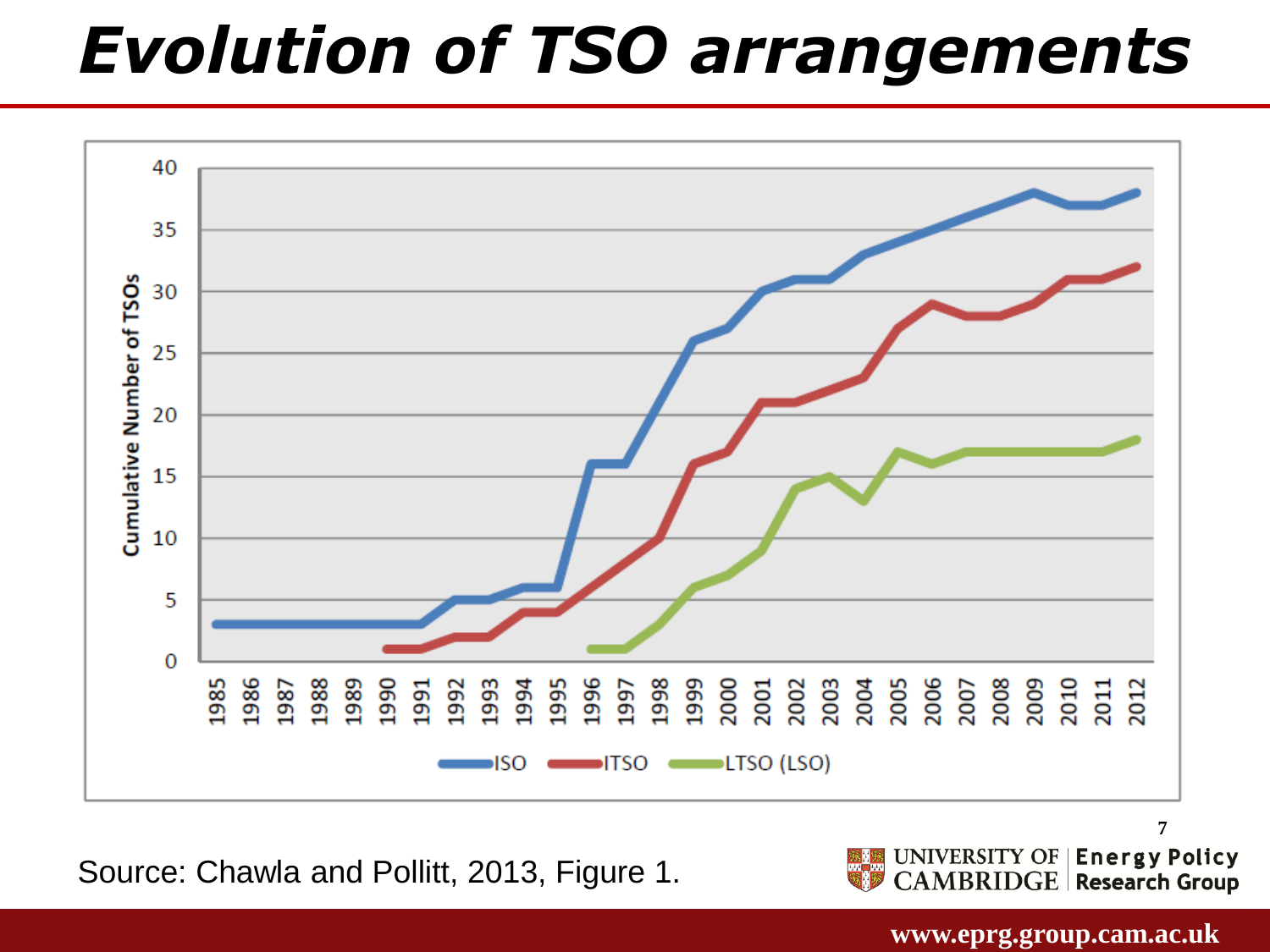| Year |                                            | Countries moving away from the VIU arrangement and adopting the following types of TSO<br>arrangements* |                                    |                       |
|------|--------------------------------------------|---------------------------------------------------------------------------------------------------------|------------------------------------|-----------------------|
|      | <b>LTSO</b>                                | <b>ITSO</b>                                                                                             | <b>ISO</b>                         |                       |
| 1985 |                                            |                                                                                                         | Chile, Spain                       |                       |
| 1986 |                                            |                                                                                                         |                                    |                       |
| 1987 |                                            |                                                                                                         |                                    |                       |
| 1988 |                                            |                                                                                                         |                                    |                       |
| 1989 |                                            |                                                                                                         |                                    |                       |
| 1990 |                                            | England and Wales (NGC)                                                                                 |                                    |                       |
| 1991 |                                            |                                                                                                         |                                    |                       |
| 1992 |                                            | Norway                                                                                                  | Argentina, Peru                    |                       |
| 1993 |                                            |                                                                                                         |                                    |                       |
| 1994 |                                            | New Zealand, Colombia                                                                                   | <b>Bolivia</b>                     |                       |
| 1995 |                                            |                                                                                                         |                                    |                       |
| 1996 |                                            | Ukraine, Kazakhstan                                                                                     | Sweden, Guatemala, USA,<br>Ecuador |                       |
| 1997 | Portugal                                   | Finland, Georgia                                                                                        |                                    |                       |
|      | Czech Republic, Pakistan                   |                                                                                                         | Australia (AEMO), Canada,          |                       |
| 1998 | (PEPCO)                                    | Netherlands                                                                                             | Panama                             |                       |
|      |                                            | Austria, Belgium, Slovenia,                                                                             |                                    |                       |
| 1999 | Denmark, Greece, UAE                       | Jordan, Nicaragua, Germany                                                                              | El Salvador, Germany, Italy        |                       |
| 2000 | Northern Ireland (SQNI)                    | Portugal                                                                                                | Romania                            |                       |
|      |                                            | Kyrgyzstan, Philippings, Uganda,                                                                        | Mongolia, Singapore,               |                       |
| 2001 | Egypt, Jordan                              | Turkey                                                                                                  | Dominican Republic                 |                       |
|      | Croatia, Bangladesh, Algeria,              |                                                                                                         |                                    |                       |
| 2002 | Zimbabwe, Ireland                          |                                                                                                         | Slovakia                           |                       |
| 2003 | Cyprus _                                   | <b>India</b>                                                                                            |                                    |                       |
|      | Poland, Estonia                            |                                                                                                         | Bosnia and Herzegovina,            |                       |
| 2004 |                                            | Czech Republic                                                                                          | Cyprus                             |                       |
|      | France, Hungary, Latyia                    |                                                                                                         |                                    |                       |
| 2005 | (LSO), Nigeria, Oman                       | Iceland, Serbia, Italy, Denmar                                                                          | Armenia, Scotland (NGC)            |                       |
| 2006 |                                            | Albania, Ghana                                                                                          | <b>Feland</b>                      |                       |
| 2007 | Bulgaria                                   |                                                                                                         |                                    |                       |
| 2008 |                                            |                                                                                                         | Russia<br>Philippines, Northern    |                       |
| 2009 | Luxembourg                                 | Switzerland                                                                                             | Ireland (SONI)                     |                       |
| 2010 |                                            | Spain, Estonia                                                                                          |                                    |                       |
| 2011 |                                            |                                                                                                         |                                    |                       |
|      | 2012   Saudi Arabia                        | Lithuania                                                                                               | Latvia                             | 8                     |
|      |                                            | Please Note: Off the 249 TSOs studied for this research, by the end of 2012, 88 in total had switched   |                                    |                       |
|      |                                            | away from the VIU arrangement (as shown above) leaving 161 incumbent utilities as VIU                   |                                    | <b>Energy Policy</b>  |
|      | Source: Chawla and Pollitt, 2013, Table 2. |                                                                                                         | ULEITED ELLE ULT                   | <b>Research Group</b> |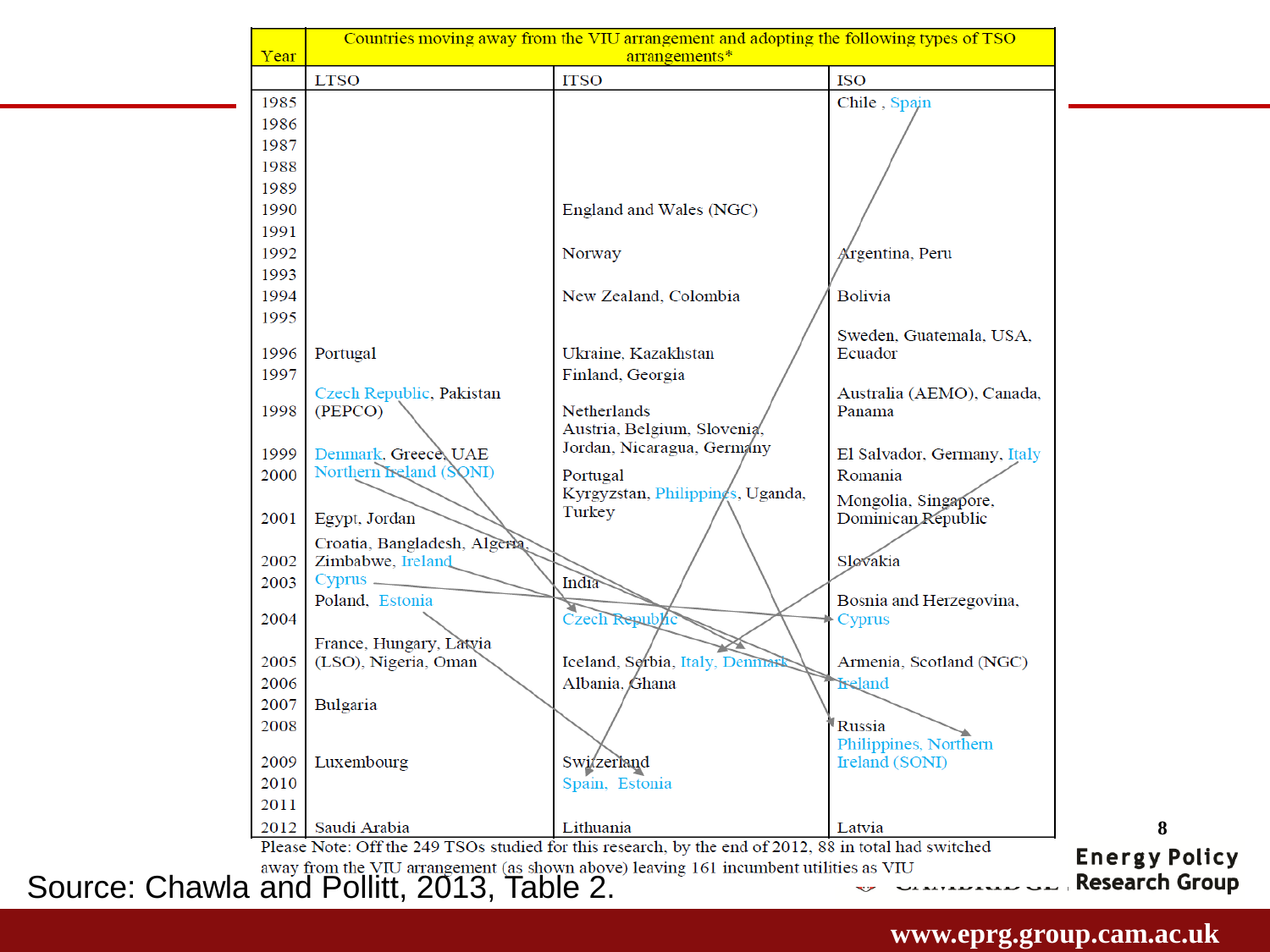#### *Distribution of Market structure and TSO arrangement by capacity*



Source: Chawla and Pollitt, 2013, Figure 4.

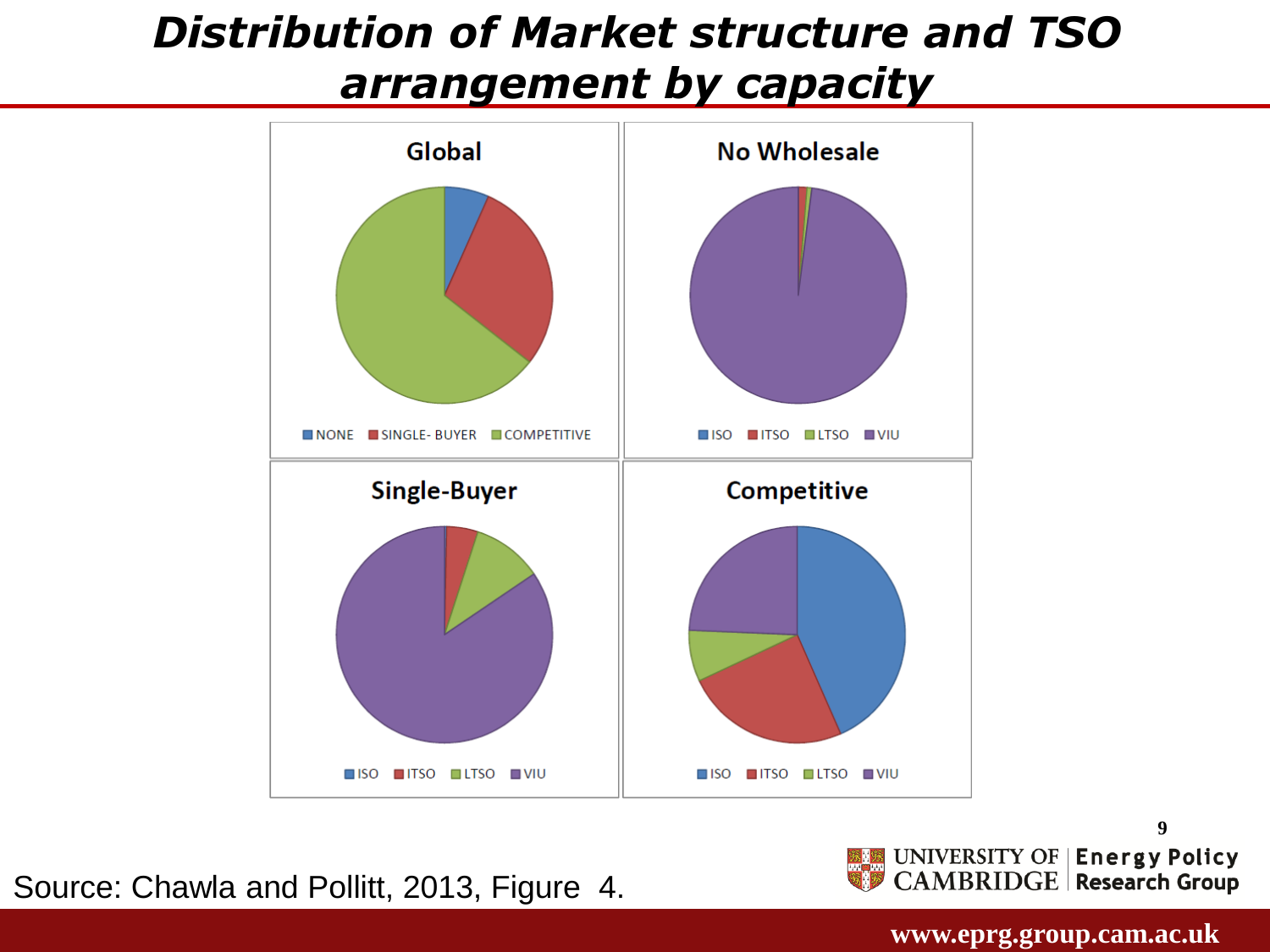# **THE TRANSMISSION PLANNING PROBLEM AND ITS SOLUTION**

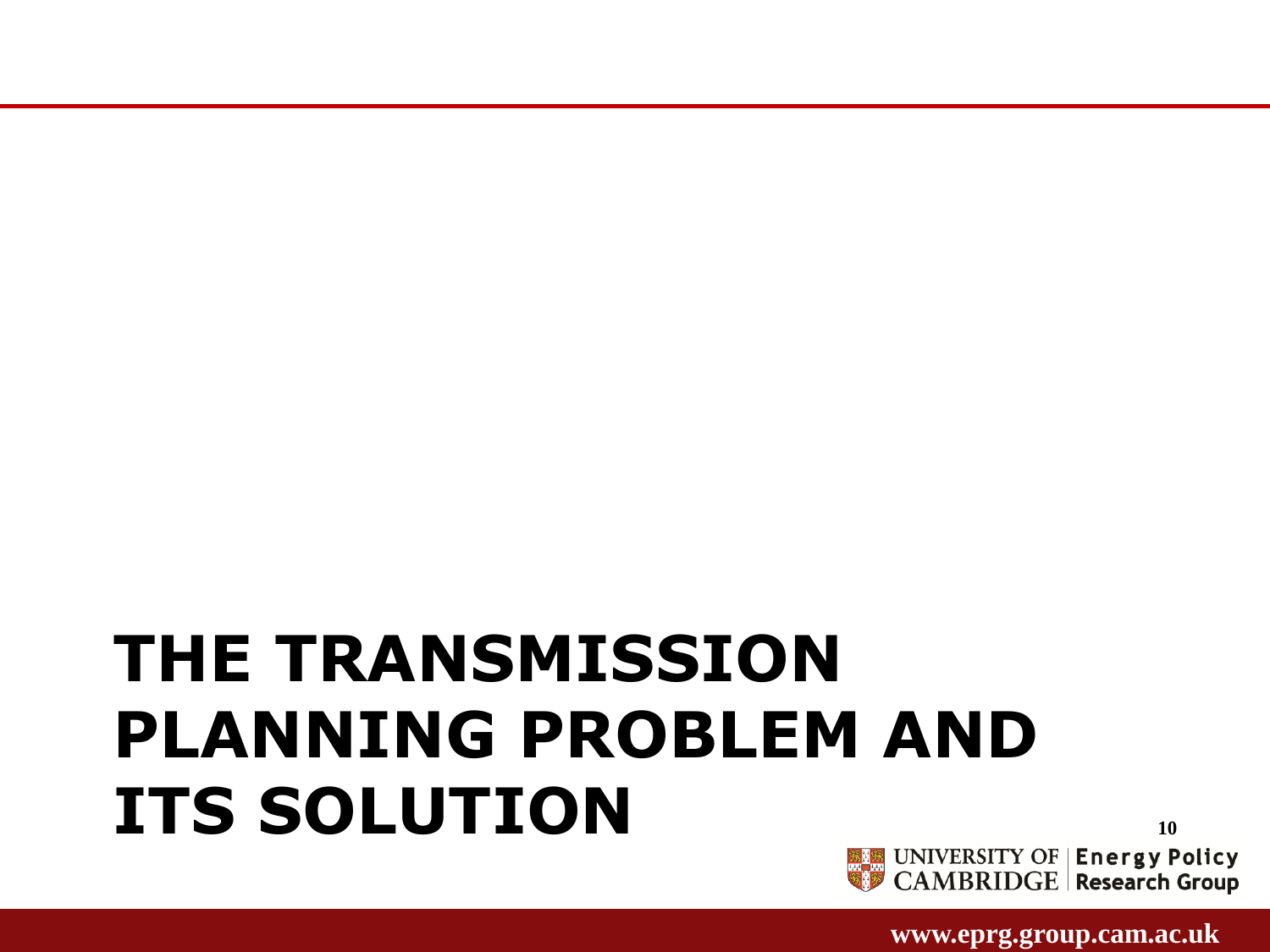|                 | <b>Estimated asset</b><br>value $(\pounds bn)$ | <b>Expected</b><br>Investment (£bn) |
|-----------------|------------------------------------------------|-------------------------------------|
| Onshore         | 8.4                                            | $4 - 7$                             |
| <b>Offshore</b> | 2.5                                            | $8 - 25$                            |
| Interconnection |                                                | $8 - 20$                            |

Source: Strbac et al. 2013, Table 1.

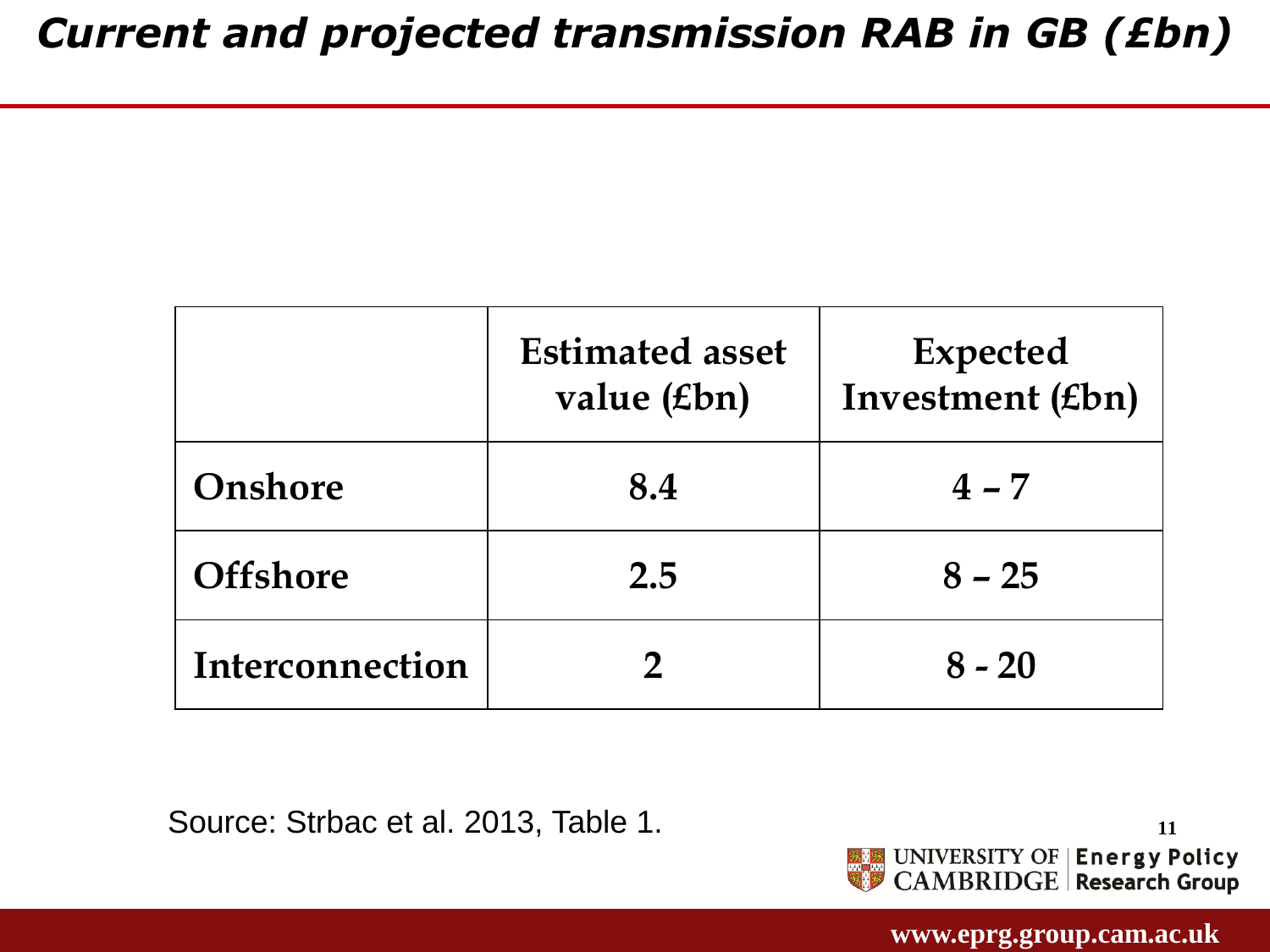- Integrated Transmission Planning and Regulation (ITPR) project at Ofgem.
- Onshore regime annual locational per MW connection charges, no short term locational signals, transmission companies propose investment plans which are approved by Ofgem.
- Offshore generators build offshore wind assets and connect them to the shore line then these are auctioned by Ofgem.
- Offhore Interconnectors merchant links which exploit price arbitrage opportunities between countries.**12** UNIVERSITY OF | Energy Policy<br>CAMBRIDGE | Research Group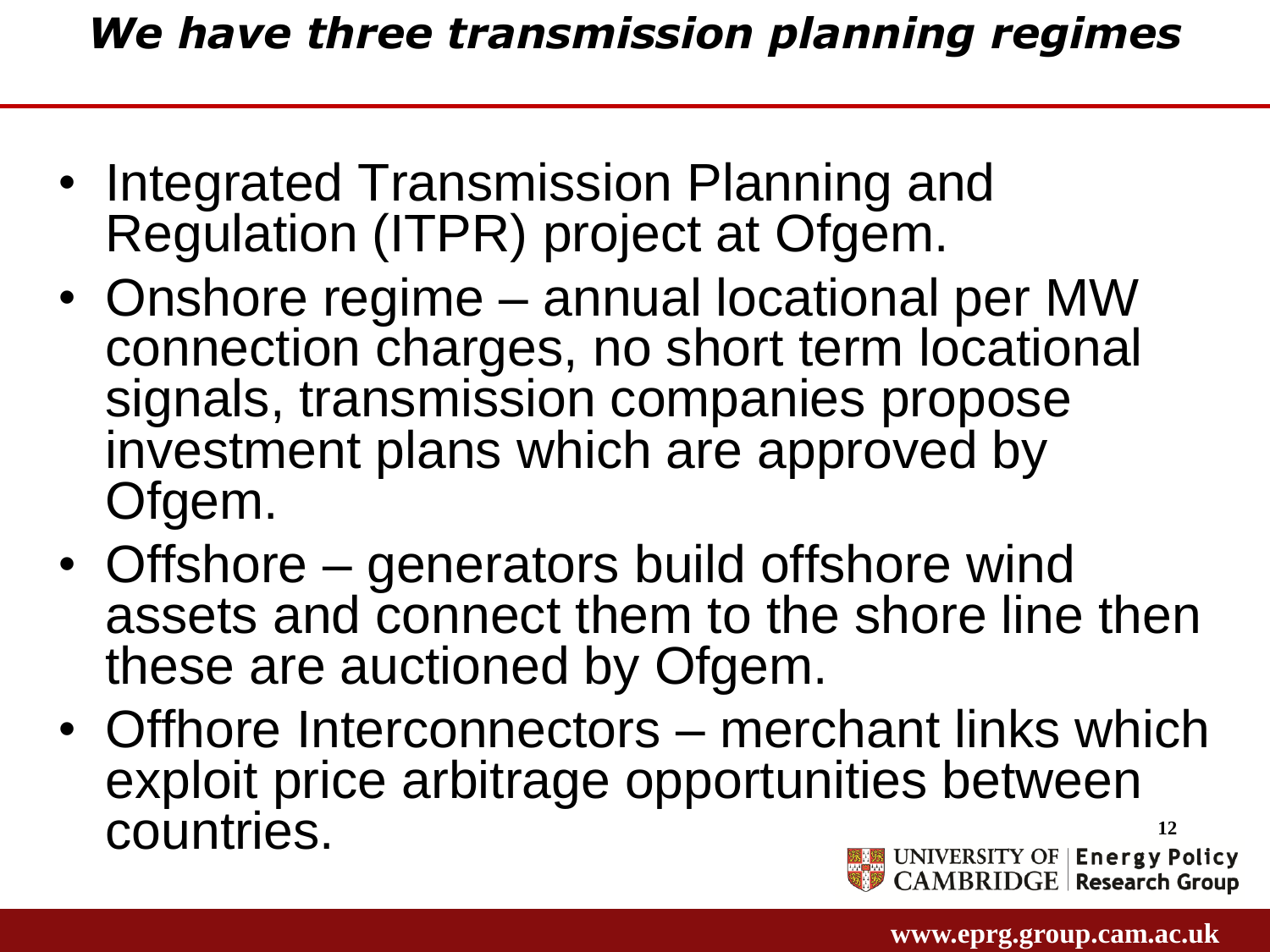### *Can 3 regimes be part of the 'ideal' regime?*

- Ideal regime (following Hogan!):
	- ISO manages existing system across entire UK
	- Efficient short term nodal prices (LMPs) in place
	- Individual ITOs responsible for availability of their lines.
	- ISO then evaluates all proposed transmission investments using social cost benefit methodology – including reliability, economic and public policy elements
	- Investments voted on by parties (where revelation of private valuation important as for New York transmission), go ahead if super-majority.
	- Investments tendered competitively for construction and maintenance (subject to max price ceiling).
	- Investments then charged to the beneficiaries.

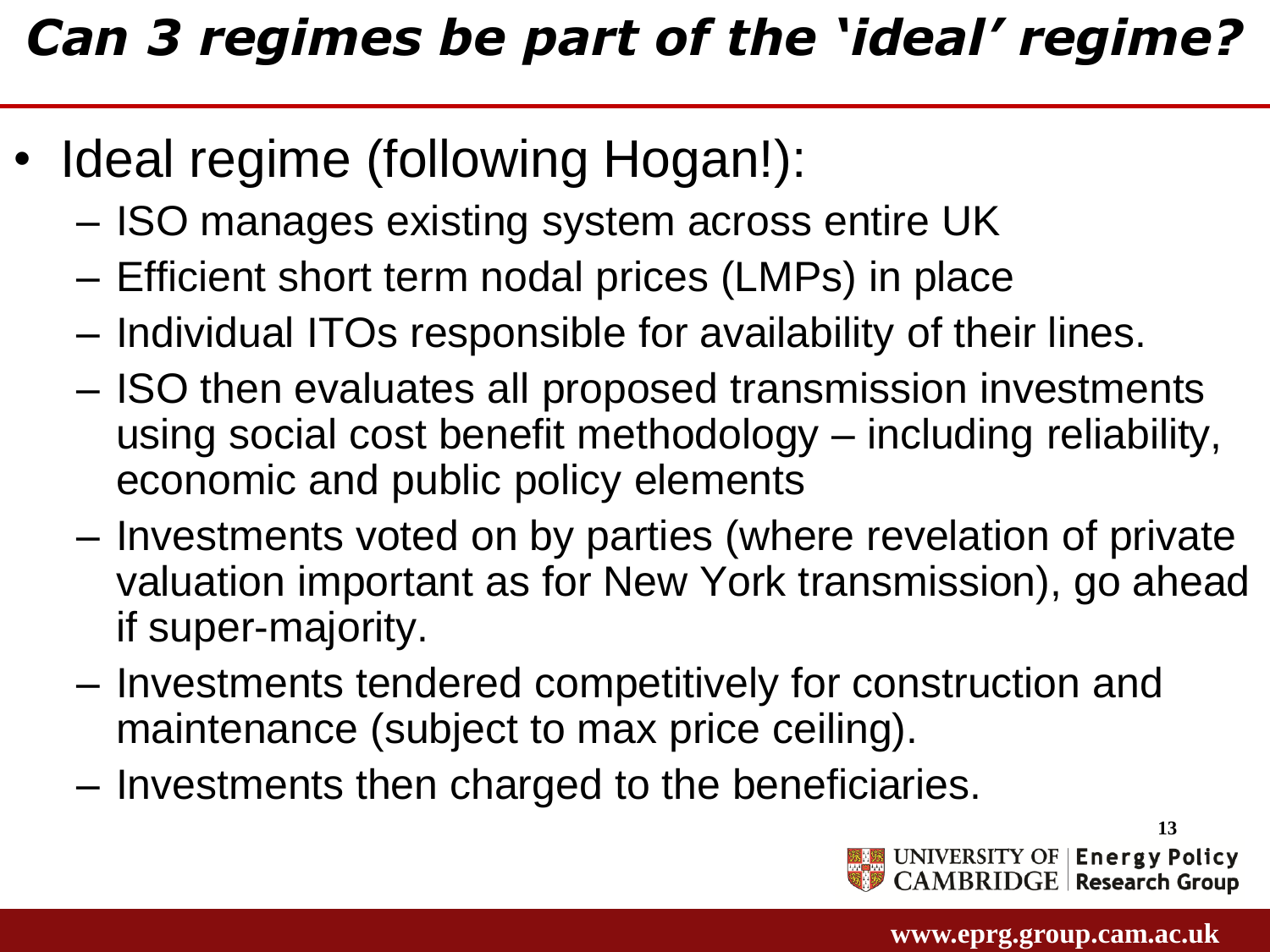#### *Three from one?*

• Onshore regime can be seen as a response to the meshed nature of the onshore network and integration of TO and SO in a meshed network. There are many small investment and operational improvements to be evaluated in such a system and as such it makes sense for the 'ISO' to delegate these decisions to a single integrated ITSO (NGET in England and Wales) to save on transaction costs. (This is essentially what happens with Distribution).

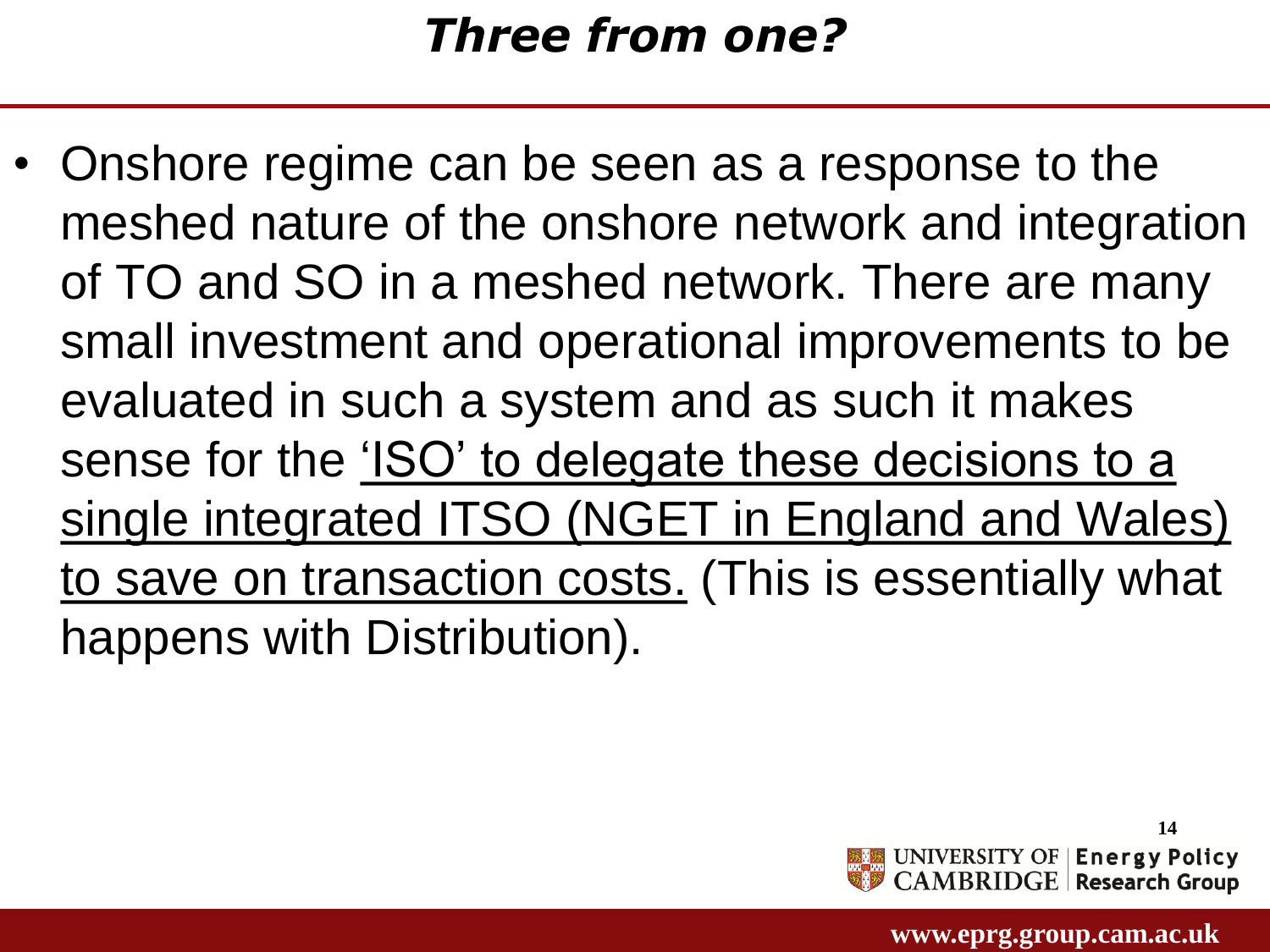• Offshore we are faced with large discrete investments which are easily separated from the existing networks and where the beneficiaries (offshore wind parks) are clear. The 'ISO' can set up a competitive regime for these investments while not, compromising what is happening onshore, as long as the spur investments do not impact onshore regime.

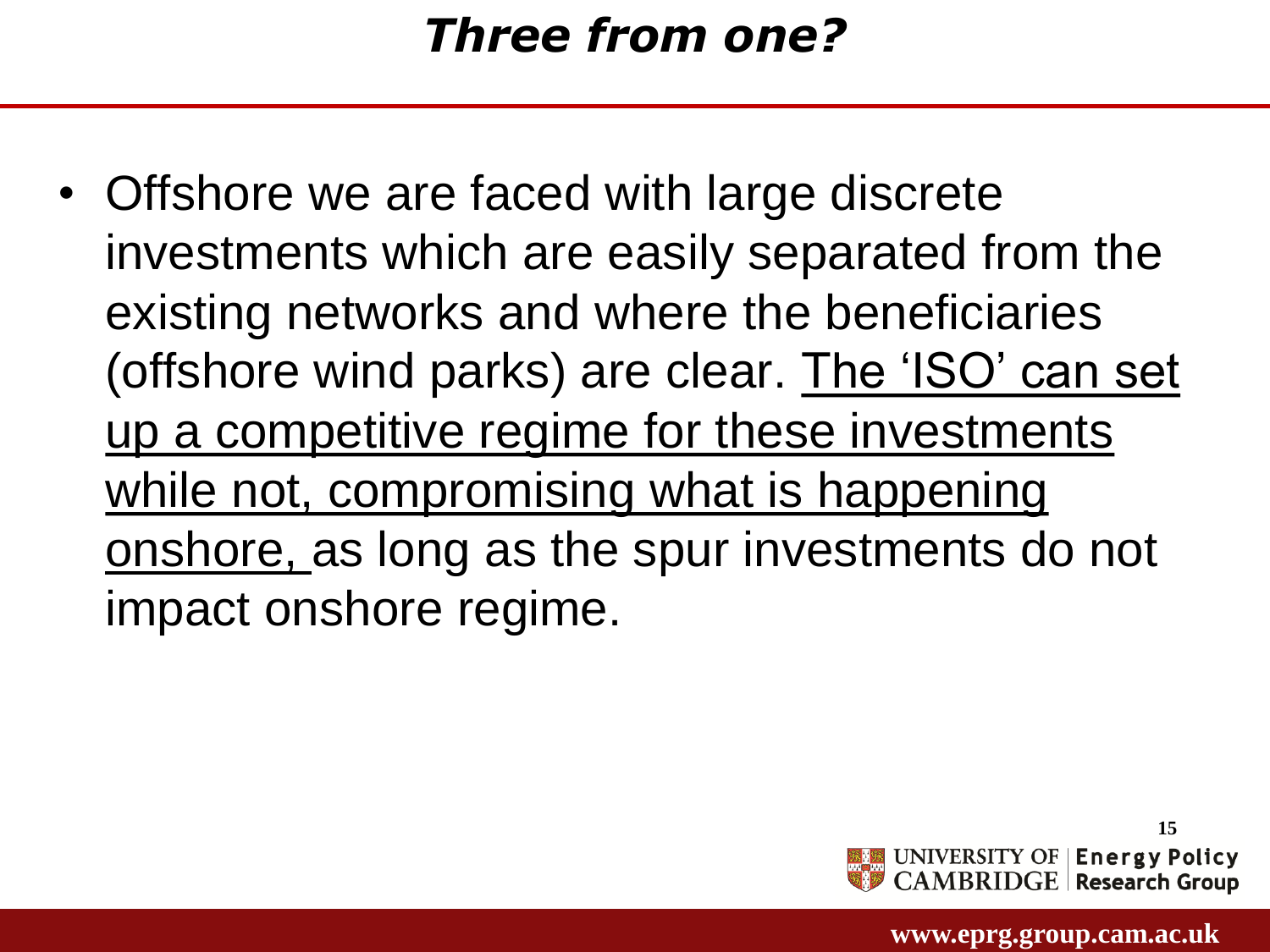#### *Three from one?*

• Interconnectors are risky and depend on an evaluation of market prices at both ends of the interconnector. This is fundamentally different from a transmission investment driven by physical flows between identifiable generators and suppliers (i.e. annual average flows are misleading guides for interconnector investment). The 'ISO' can delegate this to parties willing to take the risk of building such assets, some of whom will be 'foreign' (in particular overseas TOs).

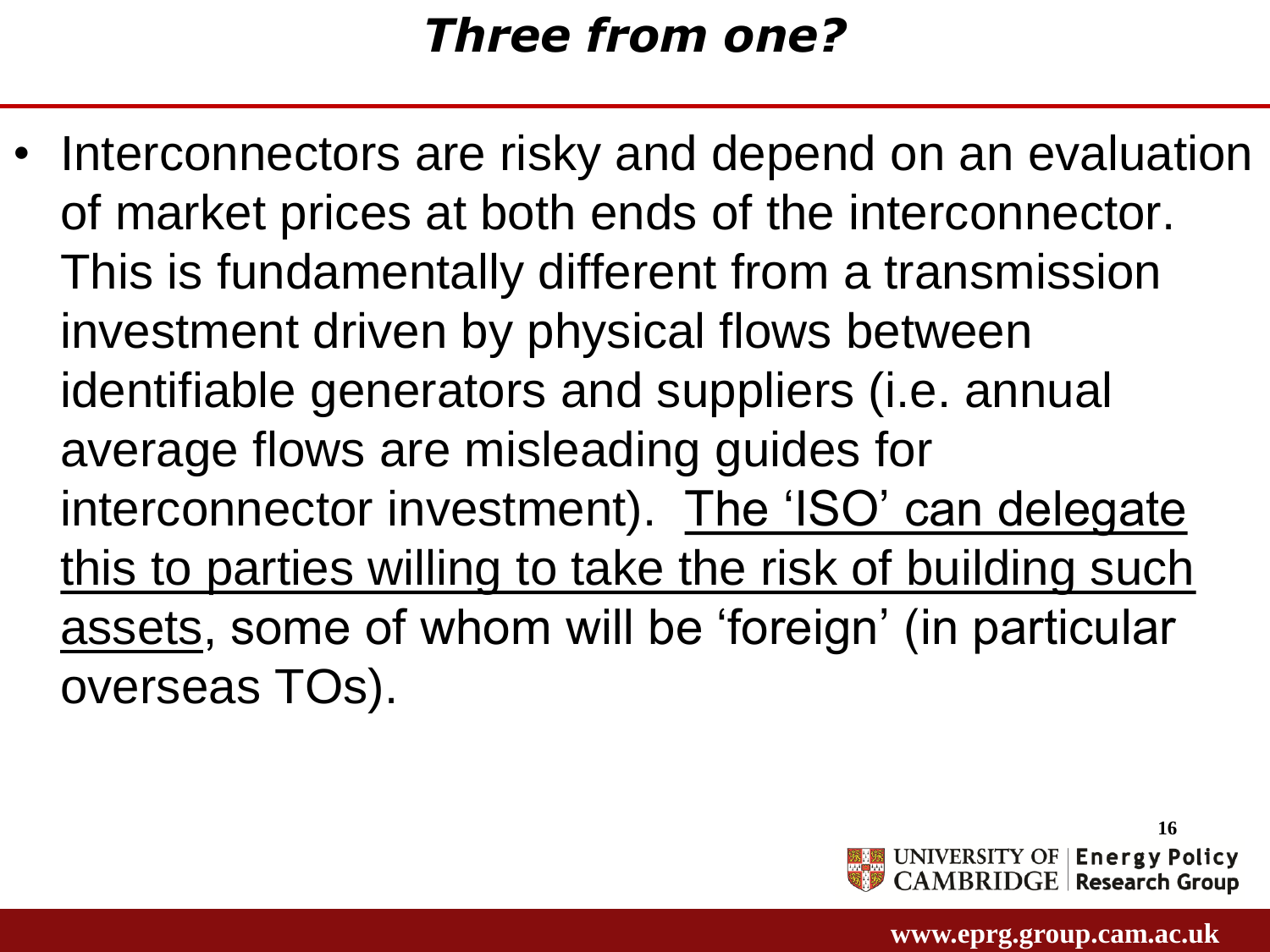#### *Three regimes make sense when*

- Three regimes make sense when they add up to delegated elements of a sensible market based solution (a.k.a. 'ideal' solution).
- So while sensible market based arrangements are theoretically possible in transmission, in practice transaction costs of separation and contracting and risk mitigation mean that some form of formal coordination, licensed monopoly and regulation is preferable (there are several variants of each).

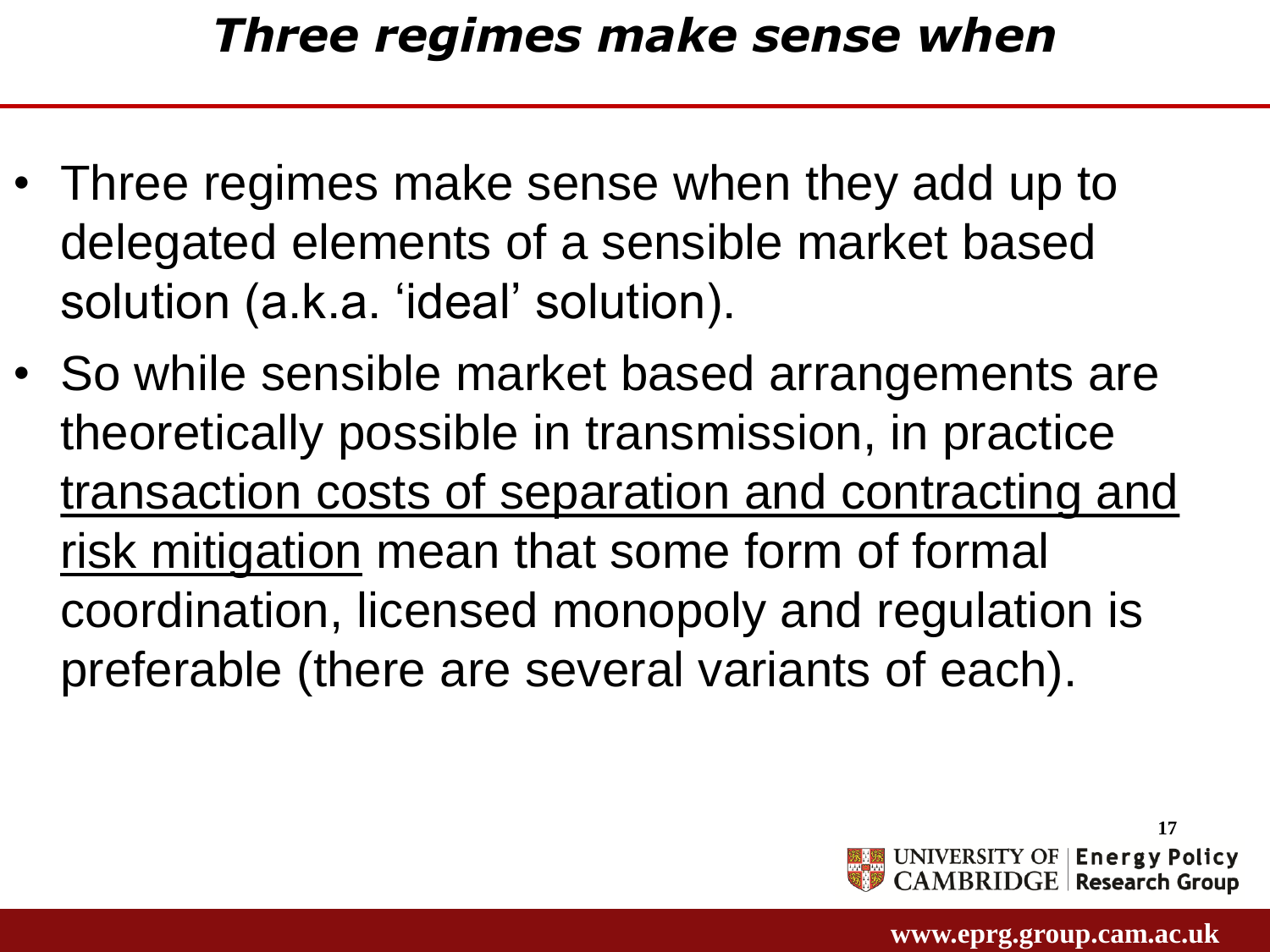#### *If we have three regimes*

- Three regimes can work if they are clearly defined subsets of a sensible whole.
- This requires the basic model at the heart of the system to make sense, i.e. that all available information is being sensibly exploited (e.g. nodal pricing, investment appraisal).
- It also requires clear addressing of the seams issues that arise, e.g. can't allow subsidy arbitrage and competition between regimes as in Irish wind example.
- Also need to recognise that circumstances may mean that three regimes need to be altered to accommodate emerging realities, e.g. conflict between SO and TO roles of NGET, may give rise to need for 'deep' ISO with planning responsibility.
- The three regimes we currently have are merely a practical response to past realities.

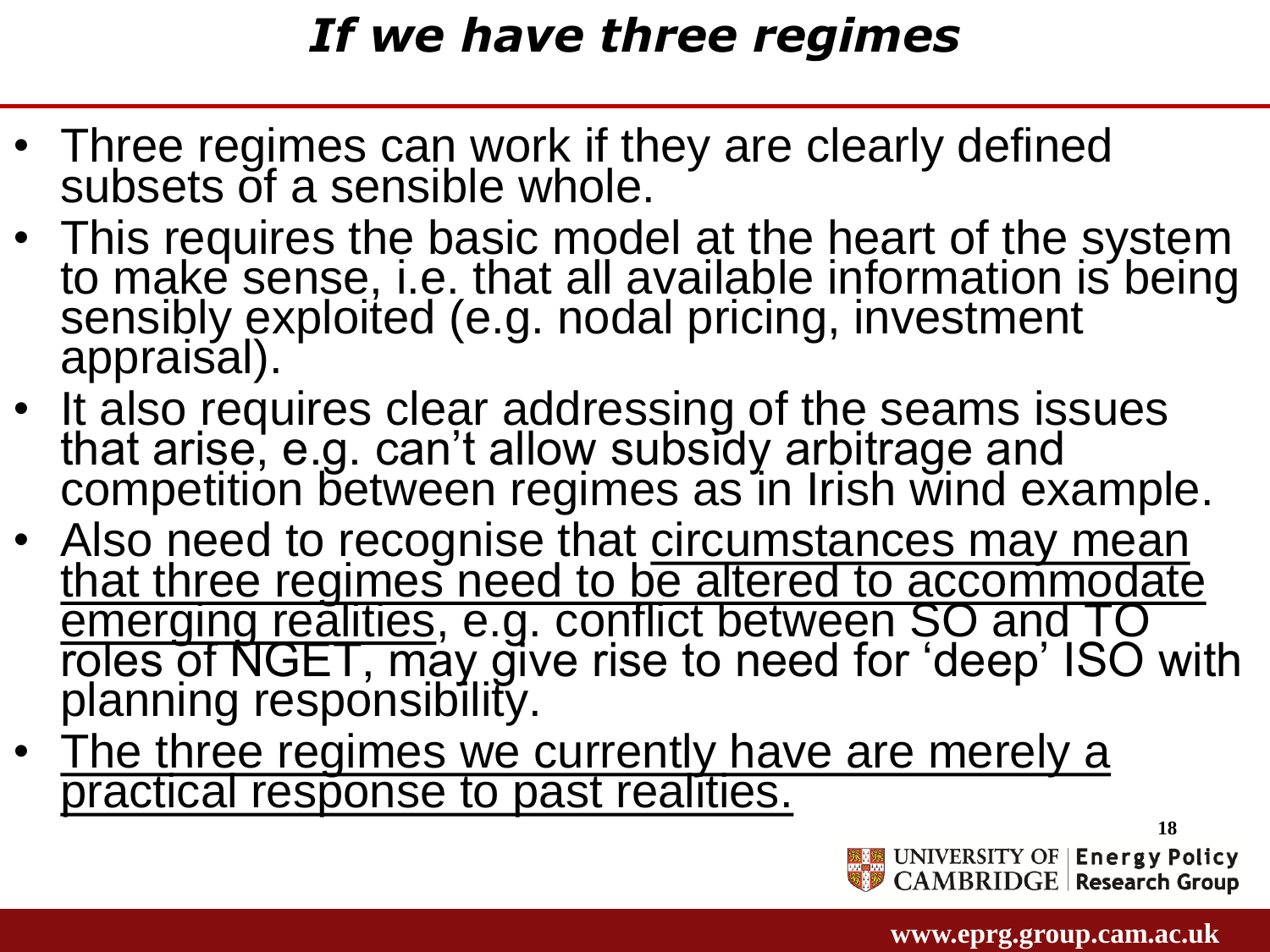**www.eprg.group.cam.ac.uk** 



# **OPTIONS FOR IMPROVEMENT**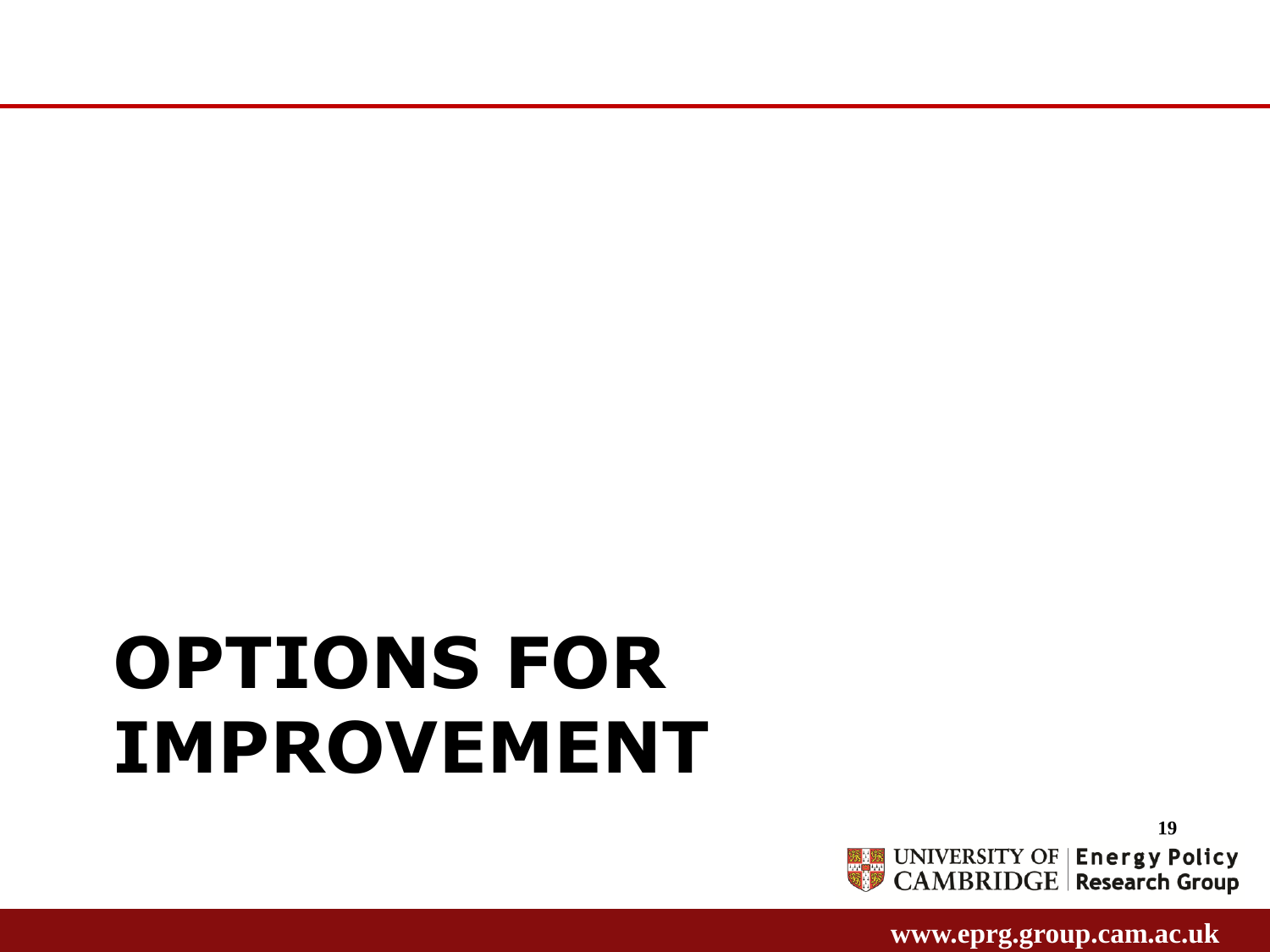### *Options for improvement*

- Given the size of the increase in investment, it would be surprising if the current arrangements were the best we could do (a.k.a. optimal).
- Misaligned incentives, lack of coordination, conflicts of interest are big issues.
- Three options developed by Imperial-Cambridge ITPR team:
	- Improved status quo
	- A GB TSO



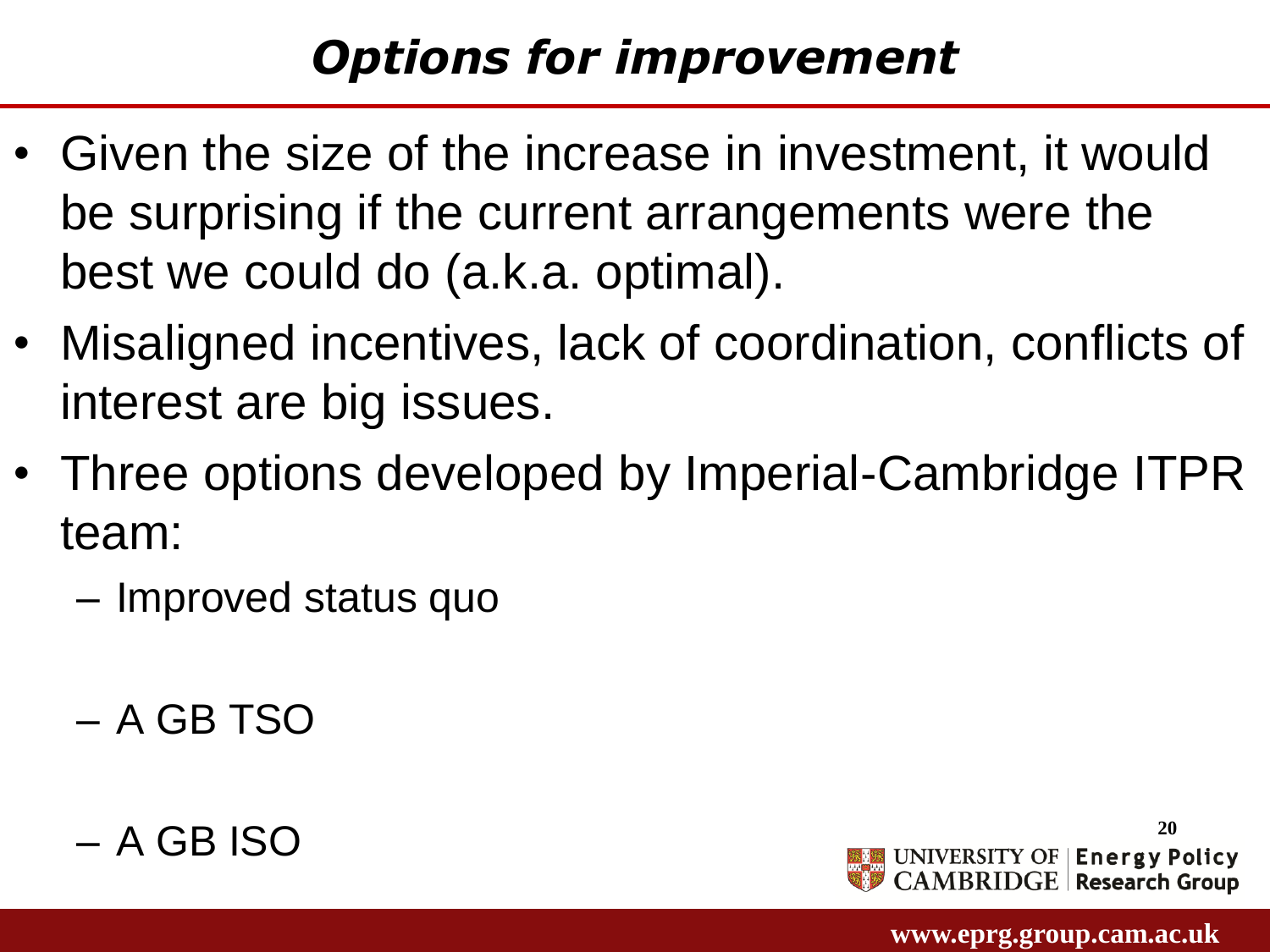#### *Option 1: Improved Status Quo*



Source: Strbac et al. 2013, Figure 2.

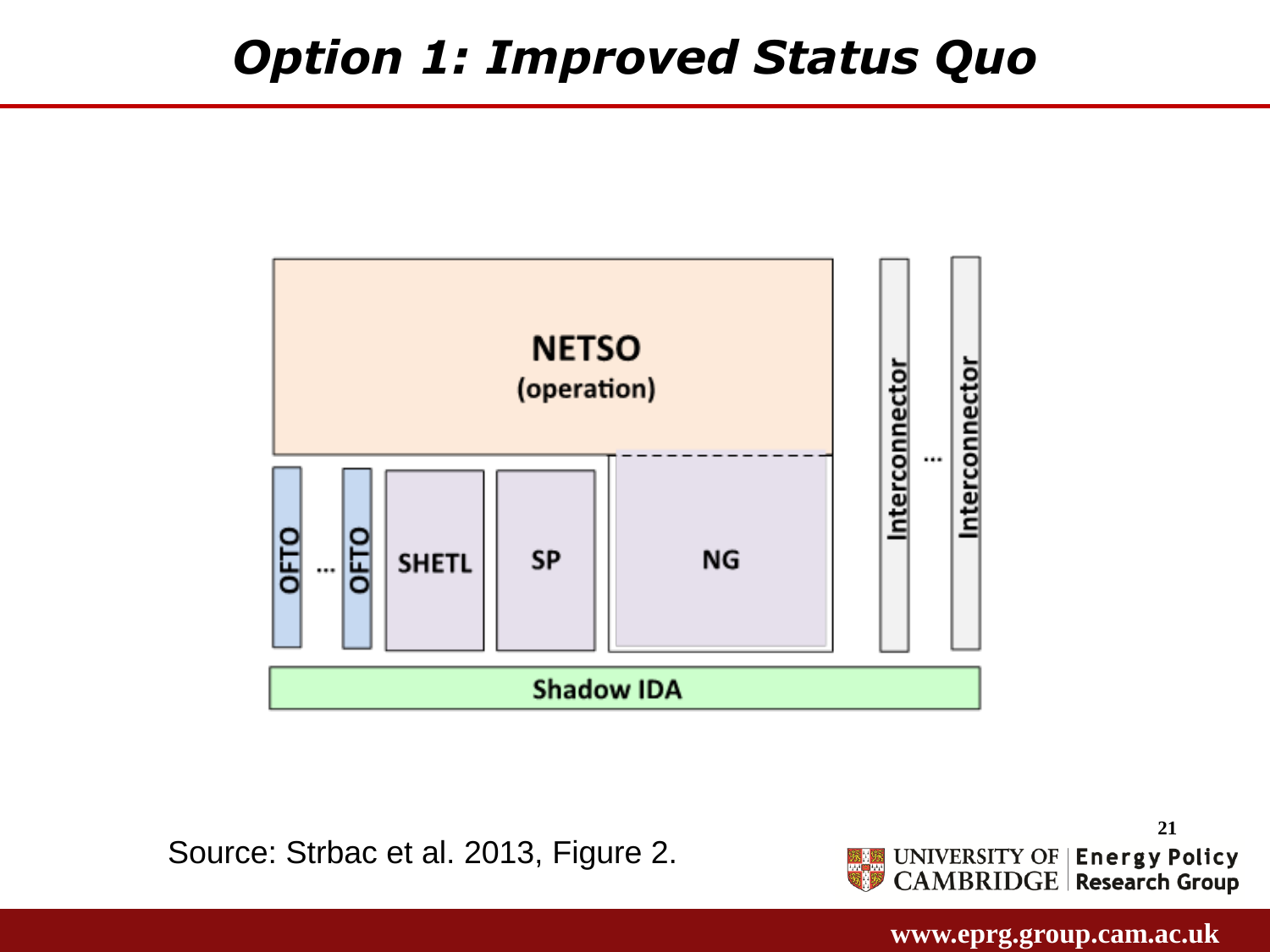### *Role of Shadow IDA*

- Scrutinise the onshore TOs' RIIO business plans.
- Make proposals for Strategic Wider Works.
- Establish full information transparency .
- Coordinating and preventing barriers to entry in the onshore and offshore regimes through calling for an open season process when the need arises.
- Determining the efficient capacity of an interconnector for regulated interconnectors.
- Administer the "golden rule" cost-benefit check for merchant interconnectors.
- Support Ofgem/DECC in administering auctions for the cap-andfloor of regulated interconnectors.
- Support Ofgem/DECC in the auction of offshore assets.
- Facilitating the multi-purpose projects (MPP) planning process through a transparent Cost Benefit Analysis methodology.
- Supporting Ofgem in administering auctions for the detailed design and delivery of MPPs.



**22**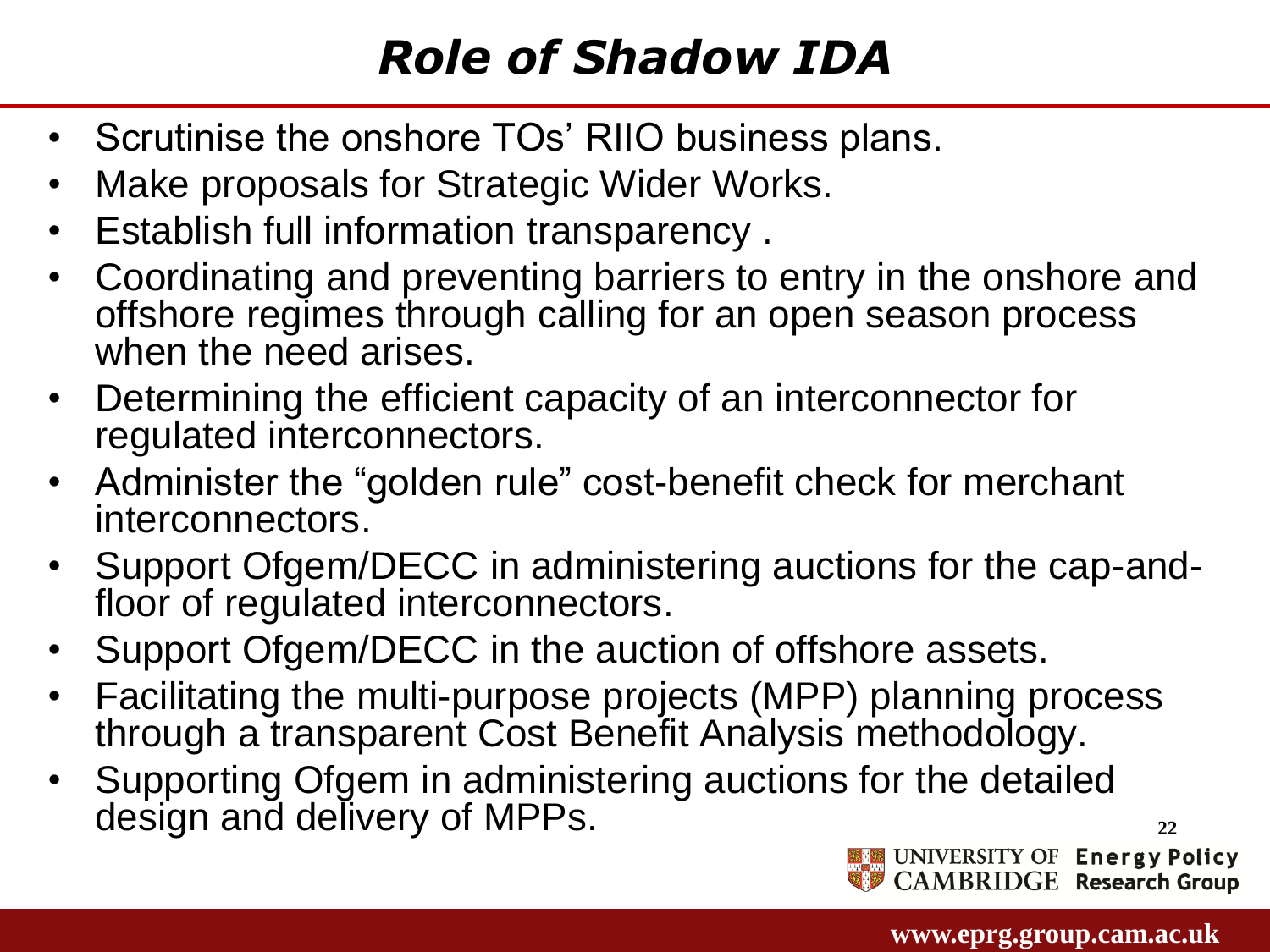#### *Option 2: TSO option*



Source: Strbac et al. 2013, Figure 3.

 **www.eprg.group.cam.ac.uk** 

**23**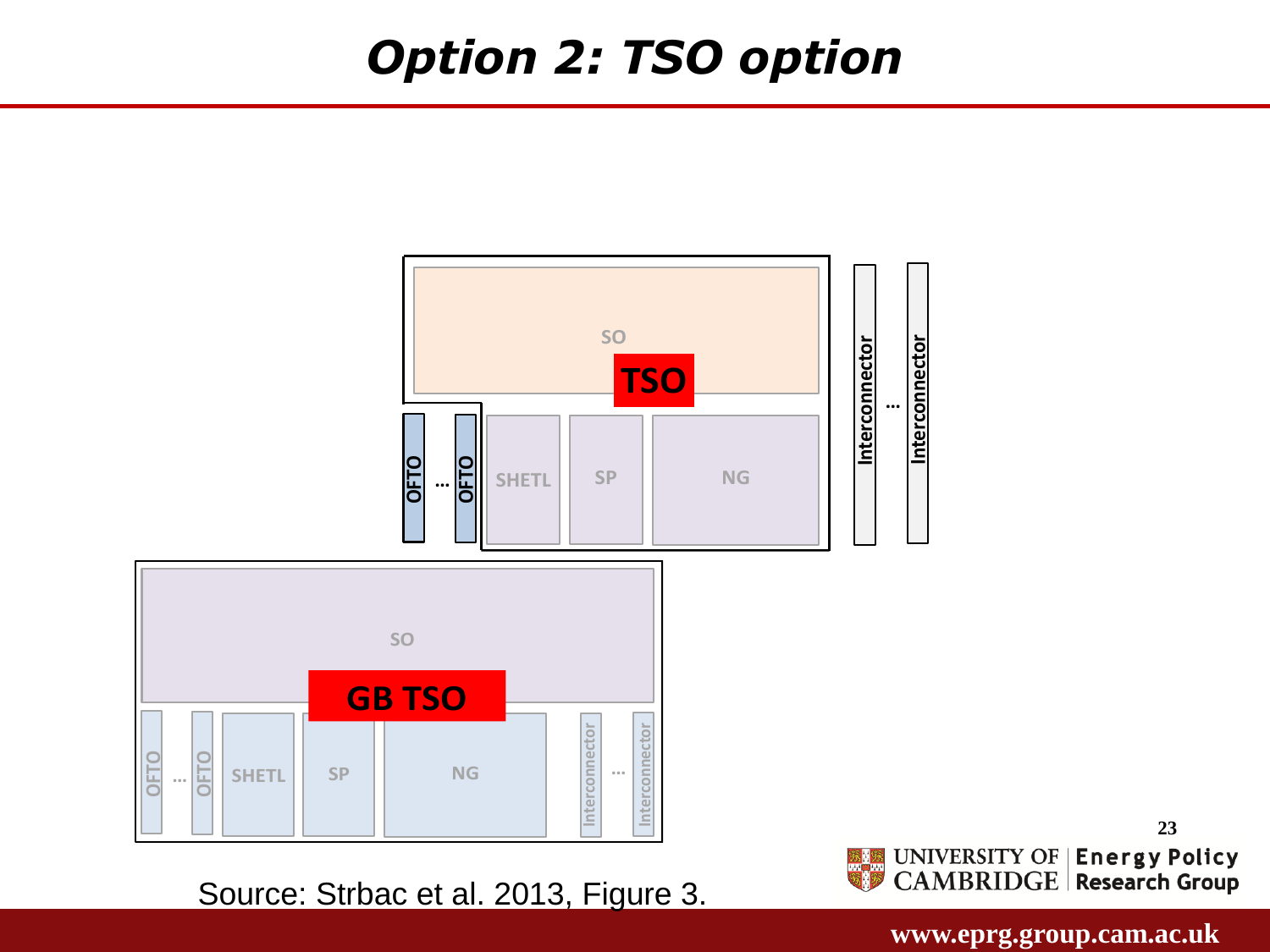

Source: Strbac et al. 2013, Figure 5.

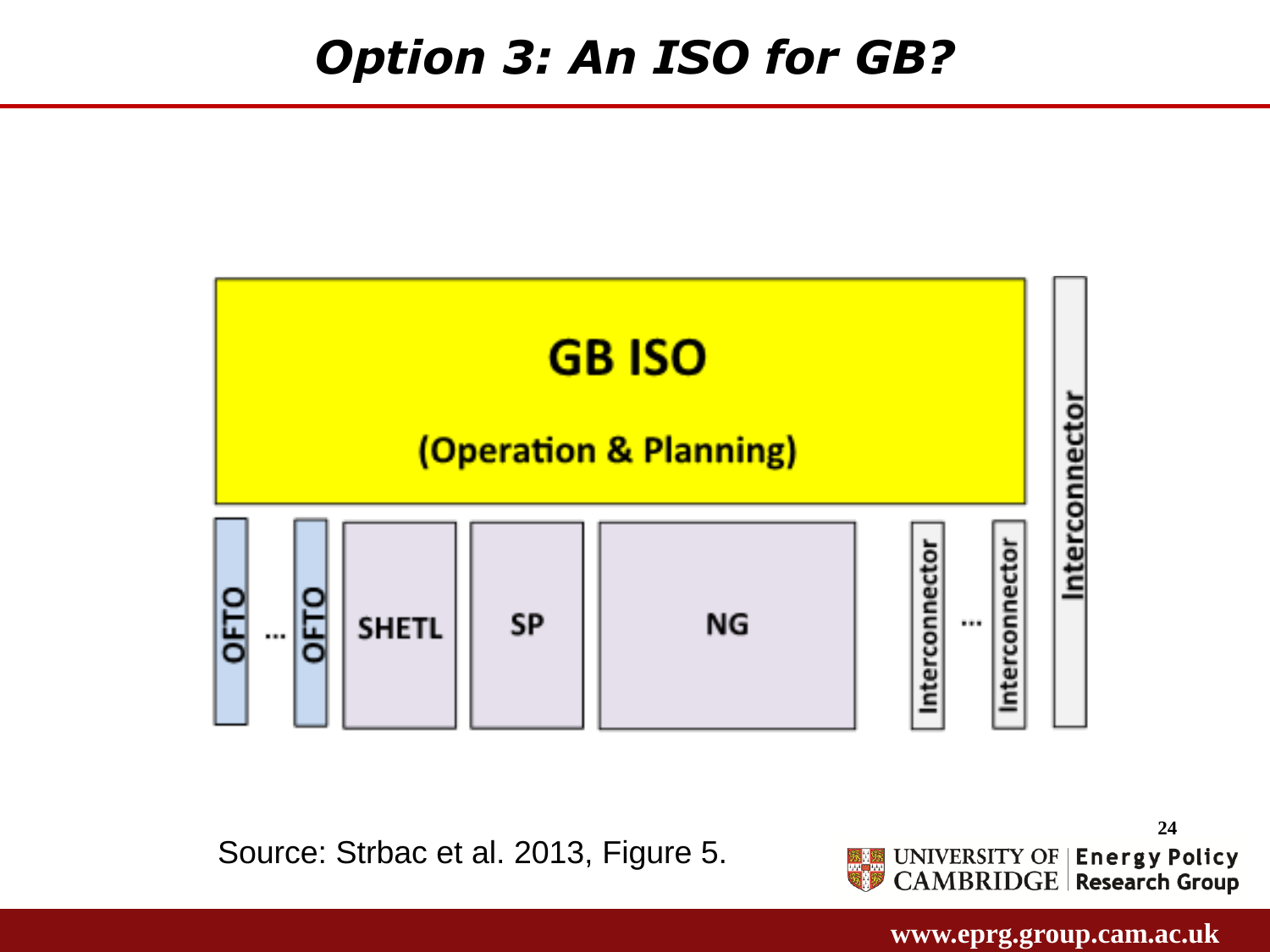### *Role of ISO*

- To work to a clear set of rules and grid codes and updated network operation standards;
- Facilitating the transmission planning process through a fully transparent Cost Benefit Analysis (CBA), which would involve stakeholder engagement regarding development of future demand and generation scenarios;
- Scheduling and co-ordinating transmission system outages;
- Offering connection agreements to market participants;
- Administering competitive tenders for the delivery of certain assets;
- Mandating incumbent TOs to undertake transmission investment;
- Co-ordinating with merchant offshore and cross-border project developers, ensuring that these investments are NPV>0;
- Administering BSUoS and TNUoS cost recovery and payments;
- Co-ordinating the development of MPPs and engaging with ENTSO-E and other EU counter-parties for regional network planning ;
- Administering Network Innovation Competitions (NIC);
- Supporting Ofgem/DECC with market design and regulation;
- **25** Administering EMR and in particular the design of CfD contracts and capacity market. $\mathop{\mathrm{CAMBRIDGE}}\nolimits\vert$  Research Group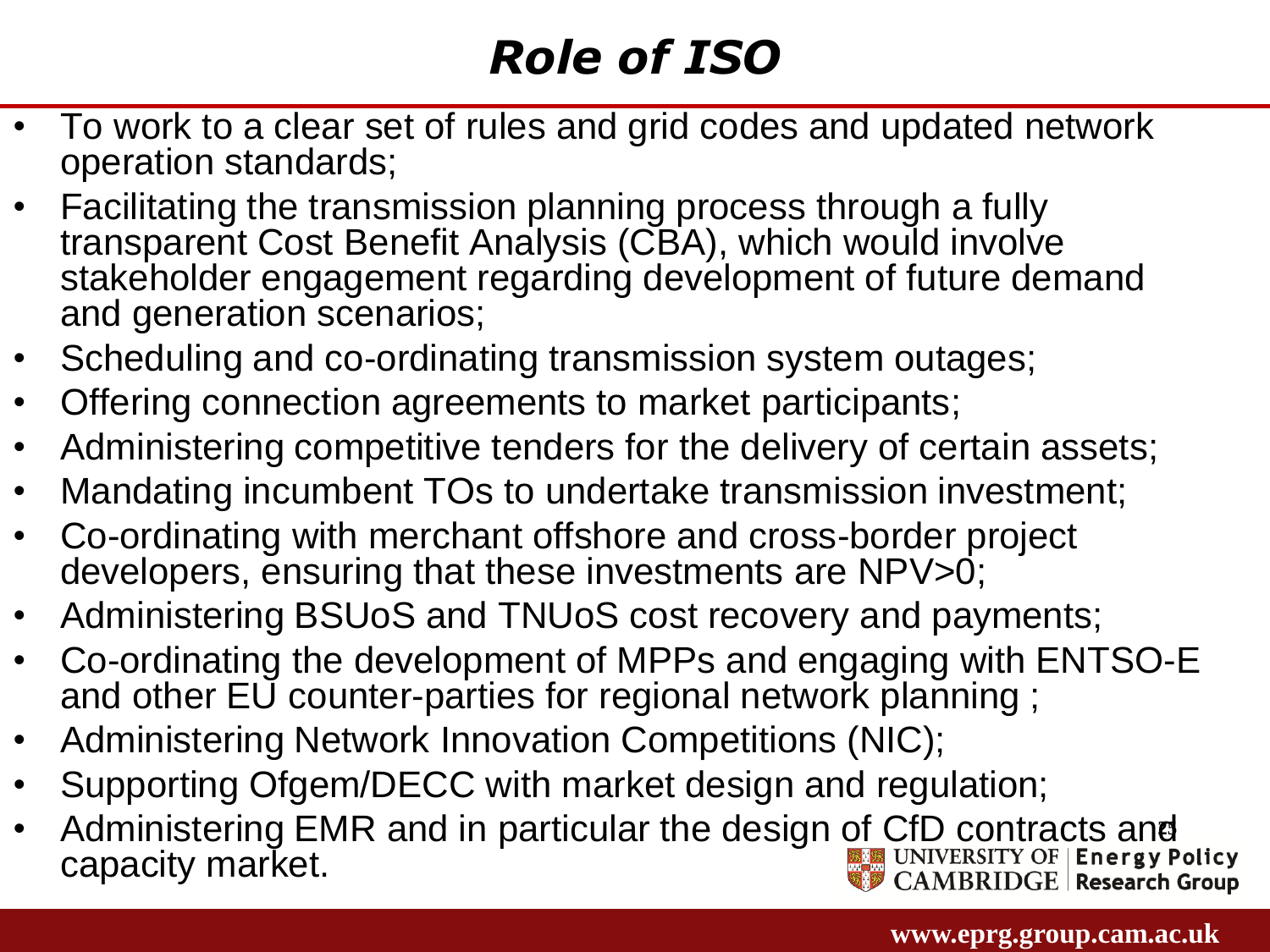#### **Key strengths and weaknesses of options**

|                         | <b>Status Quo+</b>                                                                                                                 | <b>GB TSO</b>                                                                                                                                                                                                                                                                               | <b>GB ISO</b>                                                                                                                                                                                                                                                                                                                                                                                |
|-------------------------|------------------------------------------------------------------------------------------------------------------------------------|---------------------------------------------------------------------------------------------------------------------------------------------------------------------------------------------------------------------------------------------------------------------------------------------|----------------------------------------------------------------------------------------------------------------------------------------------------------------------------------------------------------------------------------------------------------------------------------------------------------------------------------------------------------------------------------------------|
| Key<br><b>Strengths</b> | Minimum change<br>$\bullet$<br>focused on improving<br>current regimes<br>Optionality to<br>reconsider as more<br>evidence emerges | Theoretically optimum<br>$\bullet$<br>option<br>Synergies from combining<br>SO and TO functions,<br>particularly in asset<br>operability and flexibility<br>assessment<br>Integrated design delivery<br>and operation<br>Low transaction costs<br>Preferred practice in Europe<br>$\bullet$ | Resolves most current<br>$\bullet$<br>concerns: implements efficient<br>system operation, removes<br>conflicts of interest, provides<br>effective coordination across<br>regimes and within the region<br>ISO can promote future market<br>design improvements<br>ISO option with advanced<br>planning and delivery process<br>can potentially lead to more<br>active stakeholder engagement |
| Key<br>Weaknesses       | Regulation heavy<br>Key concerns<br>unresolved                                                                                     | Concepts about the<br>development of PBR<br>Asset divestments required<br><b>Efficient transmission</b><br>pricing is a pre-requisite<br>Over-reliance on a single<br>entity                                                                                                                | In the case of a deep ISO,<br>$\bullet$<br>single worldview<br>Effective governance, grid<br>$\bullet$<br>codes and rules need to guide<br><b>ISO</b><br>SO to TO contracts potentially<br>difficult to define                                                                                                                                                                               |



Source: Strbac et al. 2013, Table 2.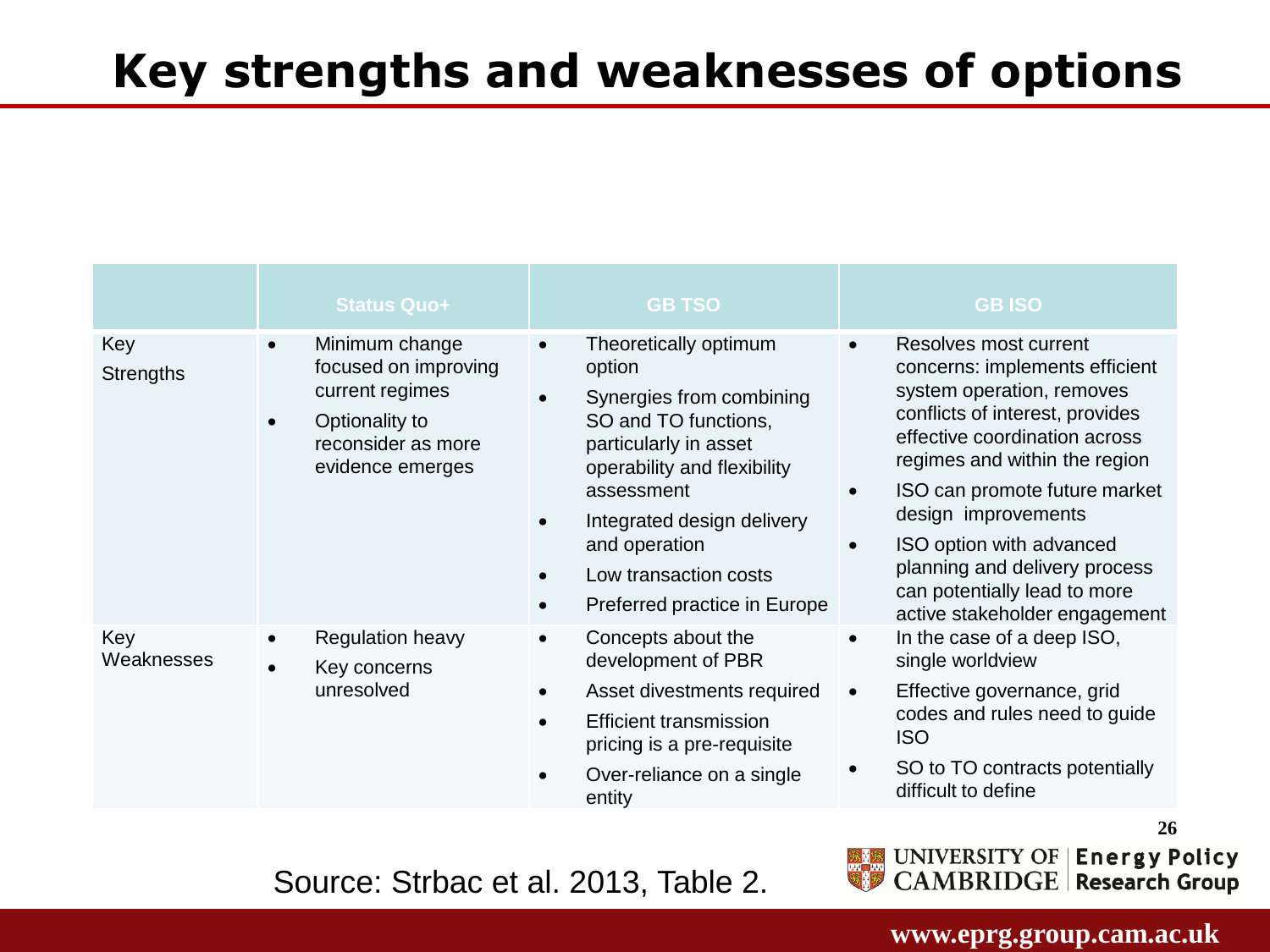### *CBA for ISO*

| Item                                                                   | Comment                                                                                |  |
|------------------------------------------------------------------------|----------------------------------------------------------------------------------------|--|
| <b>ISO Option Implementation Costs</b>                                 |                                                                                        |  |
| Loss of TO/SO Synergies in E&W                                         | A fraction of £50mn/year <sup>7</sup>                                                  |  |
| Increased ISO/TO transaction costs in E&W                              | Estimate based on transaction costs between<br>Scottish TOs and NETSO                  |  |
| One-off set up costs of ISO                                            | Est. $£100$ mn <sup>8</sup>                                                            |  |
| Consultations and code review costs                                    | N/A                                                                                    |  |
| Potential ISO operational cost inefficiencies                          | Multiple of current NETSO annual costs                                                 |  |
|                                                                        | <b>ISO Option Implementation Benefits</b>                                              |  |
| Benefits of increased co-ordination                                    | Extension of offshore co-ordination study across<br>regimes                            |  |
| Benefits of increased transmission planning<br>and delivery efficiency | CBA based on different assumed levels of<br>reduction in transmission investment costs |  |
| Benefits of adopting advanced operational<br>levels                    | CBA based on different assumed levels of<br>reduction in system operation costs        |  |
| Reduction in Ofgem costs due to reduced<br>regulatory burden           | N/A                                                                                    |  |
| Source: Strbac et al. 2013, Table 4.                                   | CAMBRIDGE   Research Group                                                             |  |

 **www.eprg.group.cam.ac.uk**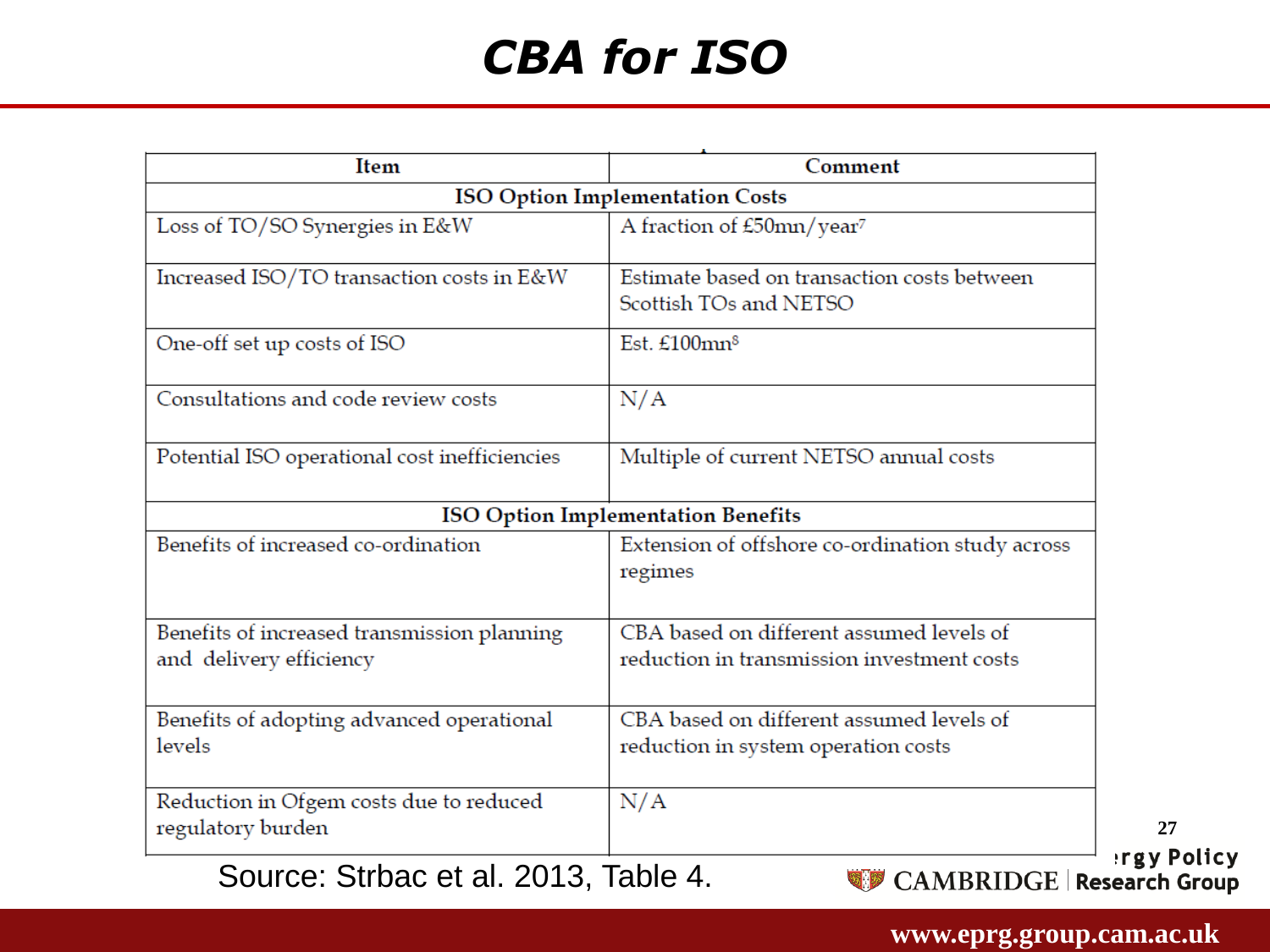**28 ENERGY OF Energy Policy**<br>CAMBRIDGE Research Group

 **www.eprg.group.cam.ac.uk** 

# **CONCLUSIONS**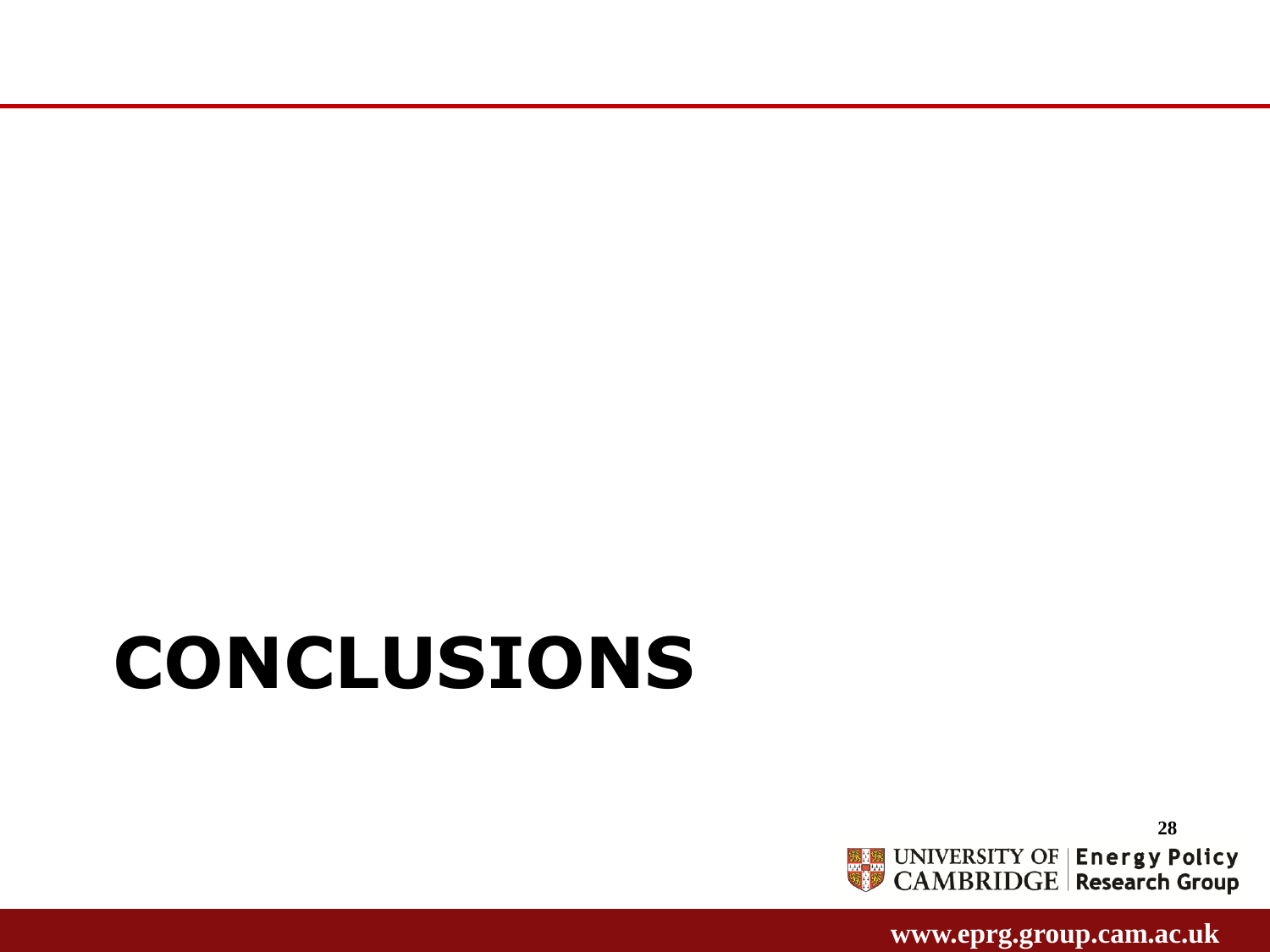### *Conclusions on Transmission Arrangements*

- The creation of NGET as an ownership unbundled ITSO was a great success (Pollitt, 2008).
- Dispersed asset ownership stopped this happening in the US: 'if you want an ITSO, assume an island'.
- However the US situation suggests that an ISO model has much to recommend it (see Pollitt, 2012):
	- avoiding the costs of transmission asset ownership reorganisation
	- facilitating more efficient operation of the transmission system and trading benefits over a wide area.
	- specialising in the IT intensive part of the electricity system and developed sophisticated and efficient real time management algorithms
	- evolving their role in calculating the system wide benefits of future investments and the associated network planning.
- Is it time for a GB ISO? Answer: Sometime, soon?

**29** UNIVERSITY OF | Energy Policy **MBRIDGE Research Group**